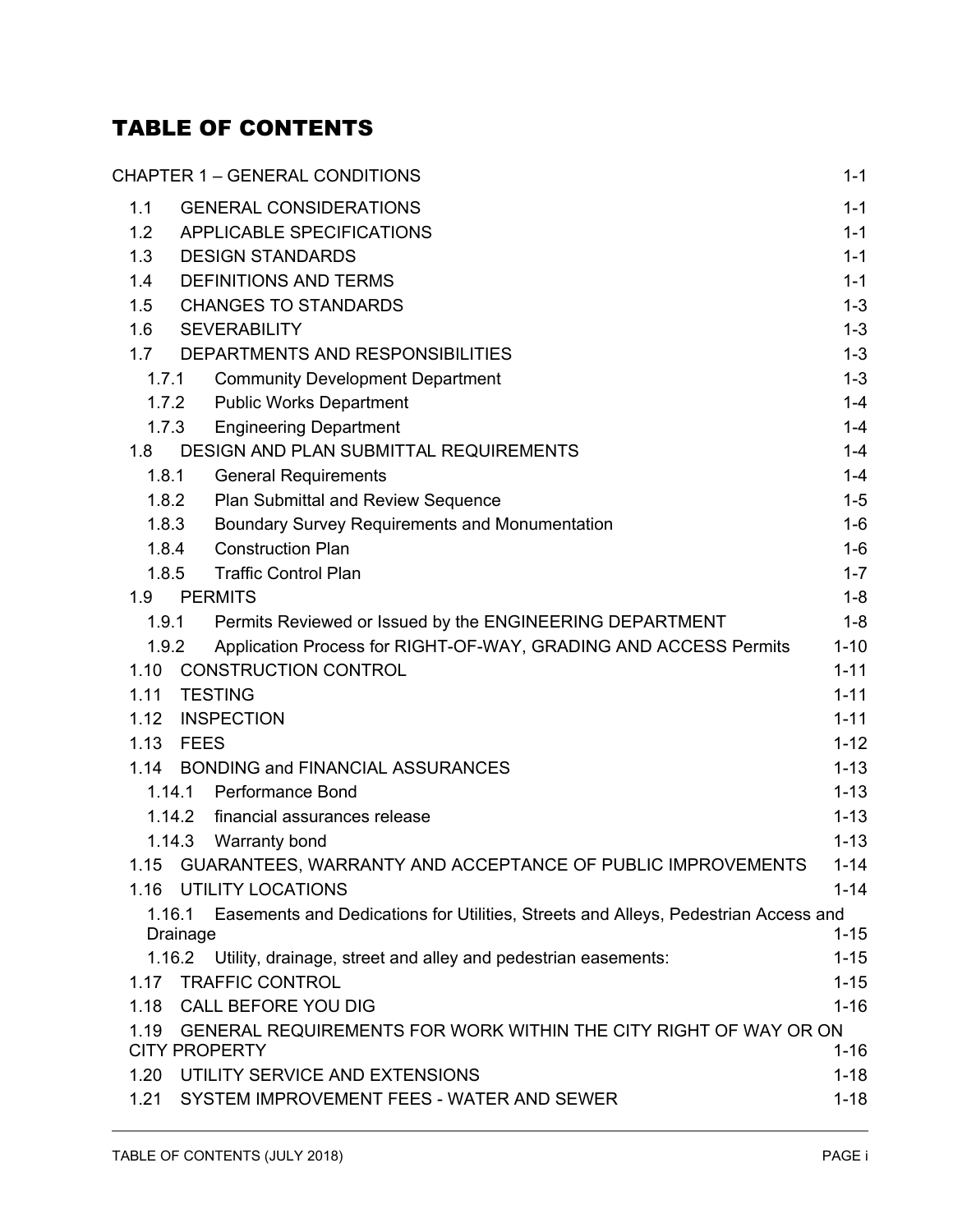## [APPENDICES](#page-20-0) 1-19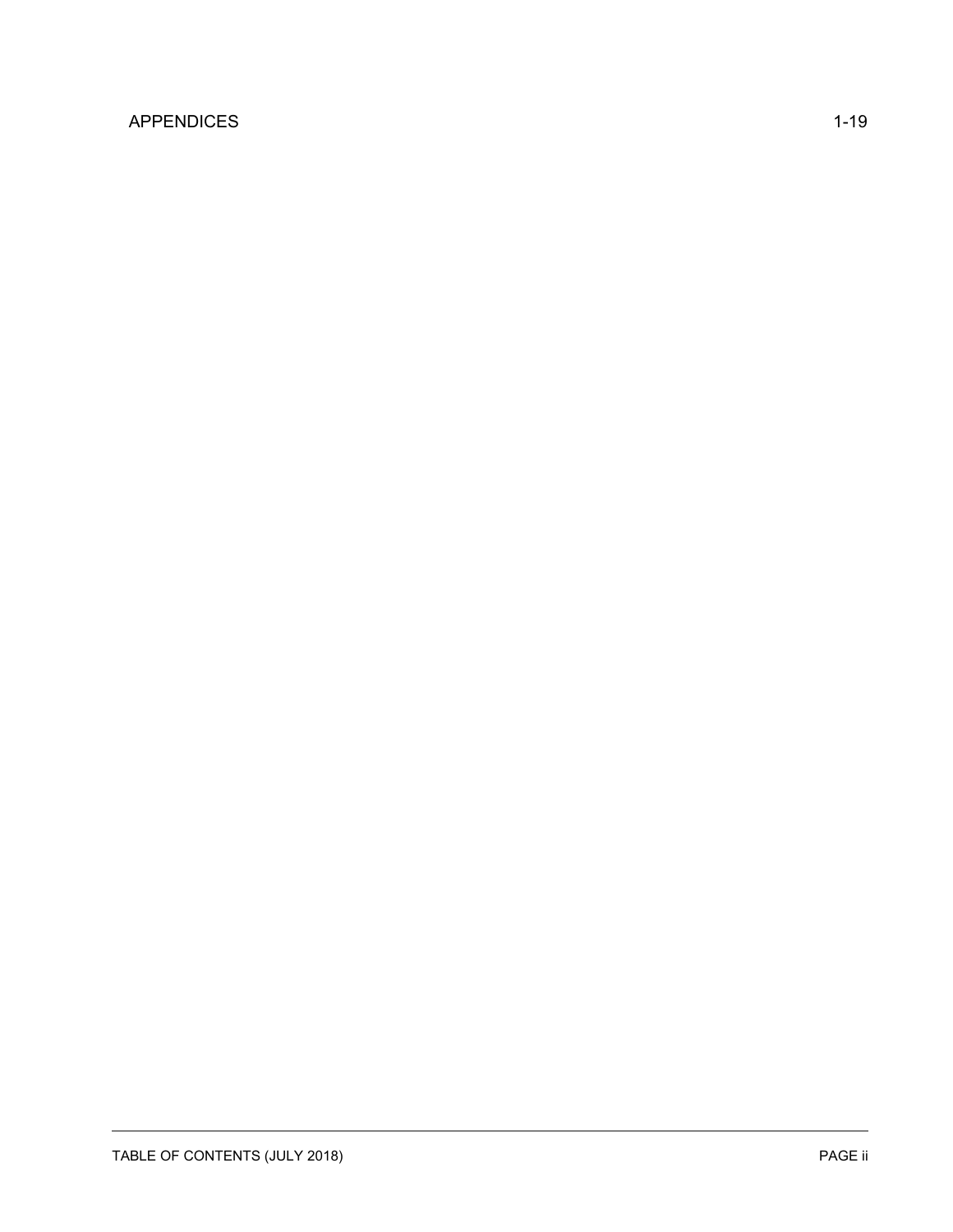# <span id="page-2-0"></span>CHAPTER 1 – GENERAL CONDITIONS

## <span id="page-2-1"></span>**1.1 GENERAL CONSIDERATIONS**

- A. These Engineering Standards and Guidelines will also be cited in the text as the "Standards."
- B. These Standards shall govern all new construction, reconstruction and rehabilitation of City of Glenwood Springs (City) operated sewer, water, stormwater, electrical, solid waste, and broad band utilities as well as to any publically maintained roads within the City. In addition, these standards and guidelines shall apply to all private developments within the City.

## <span id="page-2-2"></span>**1.2 APPLICABLE SPECIFICATIONS**

A. Refer to Chapter sections for applicable specification sections.

### <span id="page-2-3"></span>**1.3 DESIGN STANDARDS**

- A. The following codes and manuals shall be applicable when pertinent to the work, when specifically cited in these Standards, or when required. Refer to individual chapters for additional design standards.
	- 1. Rules and Regulations as adopted in the City of Glenwood Springs Municipal Code
	- 2. Federal Highway Administration (FHWA) Manual on Uniform Traffic Control Devices (MUTCD)

### <span id="page-2-4"></span>**1.4 DEFINITIONS AND TERMS**

**As-built drawings**: A set of reproducible "As Builts" or otherwise marked construction drawings to record all changes which have occurred during construction.

**CDOT**: Colorado Department of Transportation.

**City**: The City of Glenwood Springs, Colorado, the City Engineer, the Engineering Department or his/her designee.

**City Engineer**: The City of Glenwood Springs City Engineer or his/her designee.

**Contractor**: A person, partnership or corporation duly bonded, licensed and insured to perform work within public rights-of-way in the City.

**Developer**: Any person, firm, partnership, association, joint venture, or corporation or any other entity responsible for the given project.

**Driveway**: A rural driveway is that portion of gravel or hard-surfaced roadway from the street, roadway or alley to the private property line to gain access to the private property.

**Driveway**: An urban driveway means that portion of concrete or asphalt extending from the street gutter lip to the property line for the full width of access from the public right-of-way to the private property.

**Engineer**: A professional engineer currently licensed by the State of Colorado, retained by the Applicant, and acting on their behalf.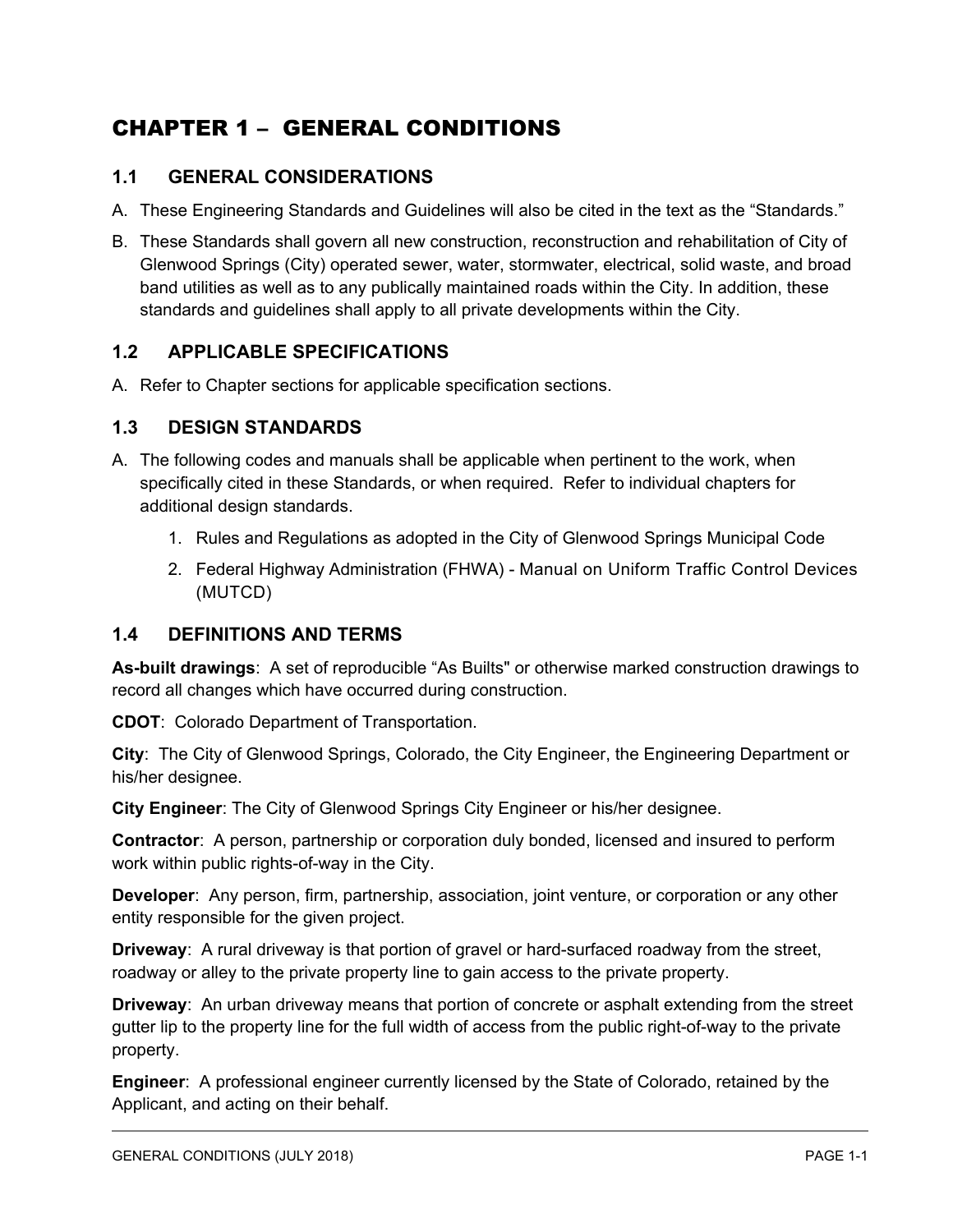**Engineering Plans**: Drawings, plans, profiles, cross-sections, elevations, details, and supplementary specifications, and other required details for the construction of public or private improvements within City limits signed by an engineer and approved by the City, which show the location, character, dimension, and details of the work to be performed, conforming with the City's applicable improvement standards.

**Improvement Standards**: Refers to this document established by the City which sets forth the details, specifications, instructions and procedures to be followed in the planning, design, installation and construction of public or private improvements within the public rights-of-way or public easements.

**Inspector**: An authorized representative of the Engineering Department assigned to make inspections for contract performances, standards and contract compliance.

**Lot or Street Frontage**: The distance between the two points where the external most development lines intersect the boundary of the public street right-of-way.

**MUTCD**: The current edition of the Manual on Uniform Traffic Control Devices (Federal Highway Administration).

**OSHA**: Occupational Safety and Health Administration.

**Project**: General term encompassing all phases of the work to be performed and is synonymous to the term "improvement" or "work".

**Public Works Director**: The City of Glenwood Springs Public Works Director or his or her duly authorized representative.

**Right-of-Way**: A general term denoting public land, property, or interest therein acquired for or devoted to a public street, public access or public utility use.

**Right-of-Way Permit**: An official document issued by the City authorizing the performance of a specified activity or work within public rights-of-way and public easements by a person, contractor, company, firm, corporation or public utility licensed to do business in the City. **Road**: Used interchangeably with the term street. A general term denoting a public way for purposes of vehicular, pedestrian and bicycle travel ways, including the entire area within the right-of-way (includes alleyways) and any constructed facility within the right-of-way.

**Street**: Used interchangeably with the term road. A general term denoting a public way for purposes of vehicular, pedestrian and bicycle travel ways, including the entire area within the rightof-way (includes alleyways) and any constructed facility within the right-of-way.

**Surveyor**: A professional land surveyor currently licensed by the State of Colorado, retained by the Applicant, and acting on their behalf.

**Title Commitment**: A document by which a title insurer discloses to all parties connected with a particular real estate transaction all the liens, defects, and burdens and obligations that affect the subject property.

**Traffic Control Supervisor (TCS):** A well-trained and knowledgeable individual assigned the responsibility for traffic control devices at worksites. The TCS must be ATSSA (American Traffic Safety Services Association) or CCA (Colorado Contractor's Association) certified.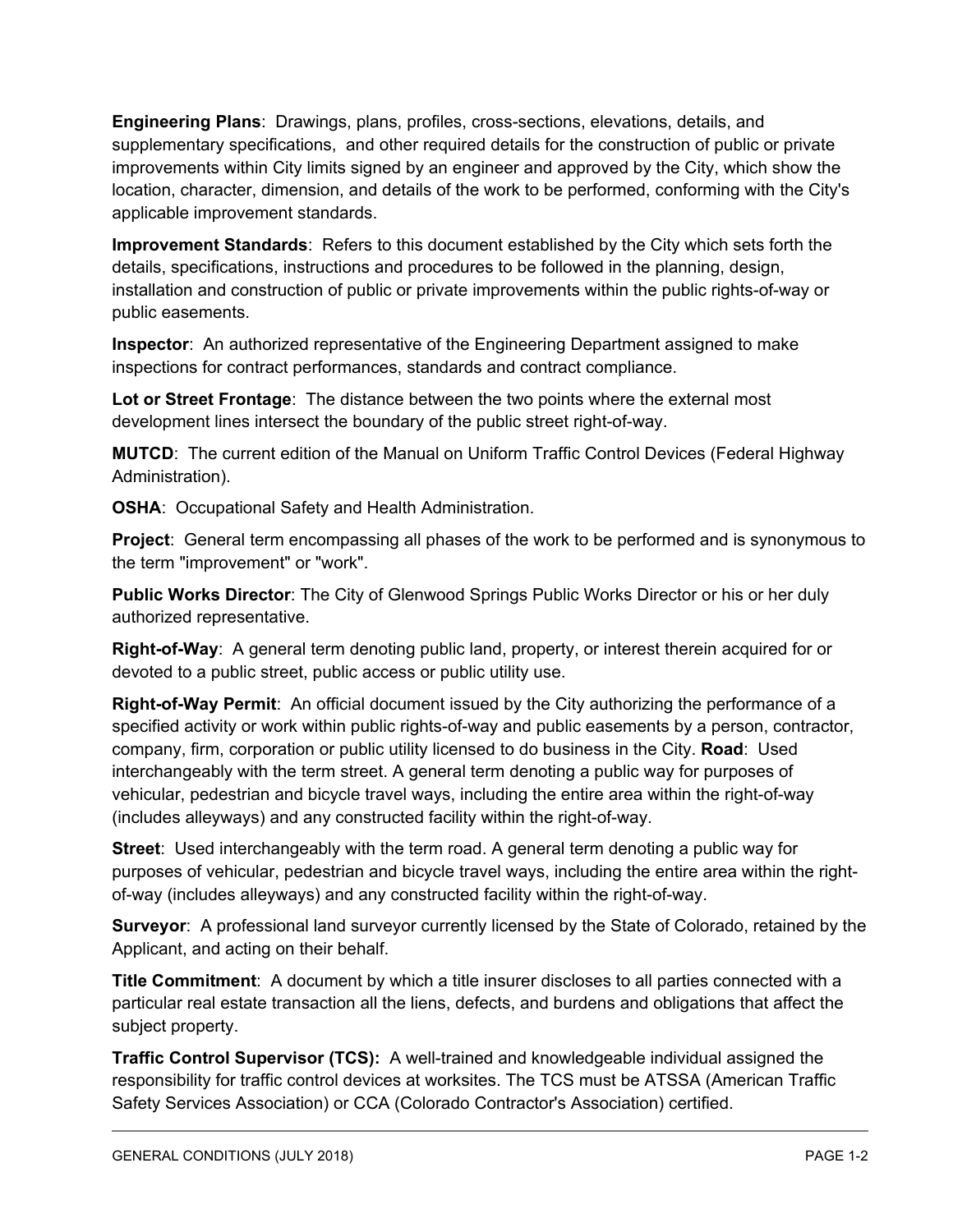**Traffic Engineer:** The City Engineer or person responsible for monitoring traffic in the City.

**UNCC:** The Utility Notification Center of Colorado (commonly referred to as "Colorado 811"). Colorado 811 is committed to protecting Colorado's underground infrastructure, promoting excavator and public safety education, and encouraging compliance with applicable laws at the best overall value to all stakeholders. The UNCC may be reached by dialing 811, calling the toll-free phone number at 1-800-922-1987 or visiting the website at http://colorado811.org.

**Utility:** A company providing public service including, but not limited to; gas, electric power, street lighting, telephone, broadband, water, sewer, solid waste, or cable television, whether or not such company is privately owned or operated by a governmental entity.

# <span id="page-4-0"></span>**1.5 CHANGES TO STANDARDS**

From time to time, changes may be needed to add, delete, or modify the provisions of these Standards. These Standards may be changed and, upon approval of the Engineering Department, shall become effective, when approved, and shall be incorporated into the existing provisions.

# <span id="page-4-1"></span>**1.6 SEVERABILITY**

If any part of these standards shall be found invalid, all other parts shall remain in effect.

# <span id="page-4-2"></span>**1.7 DEPARTMENTS AND RESPONSIBILITIES**

All new construction, reconstruction and rehabilitation of City operated sewer, water, stormwater, electrical, solid waste, broad band utilities, and publically maintained roads within the City are subject to a review process to determine compliance with these Standards, City's goals, policies and plans. The following provides information to the Developer related to specific department plan review goals.

## <span id="page-4-3"></span>**1.7.1 COMMUNITY DEVELOPMENT DEPARTMENT**

The Community Development Department's mission is to serve the citizens of Glenwood Springs by protecting the area's iconic natural environment and by promoting a high quality built environment. Community Development consists of the Building Department and the Planning Department. The key functions of each are identified below:

- A. Building Department:
	- Building Plan Review
	- Contractor Licensing and Information
	- Inspections
- B. Planning Department:
	- Floodplain Management
	- Historic Preservation
	- Long Range Planning
	- Land Use and Development Review
	- Sign Permitting
	- Zone Verification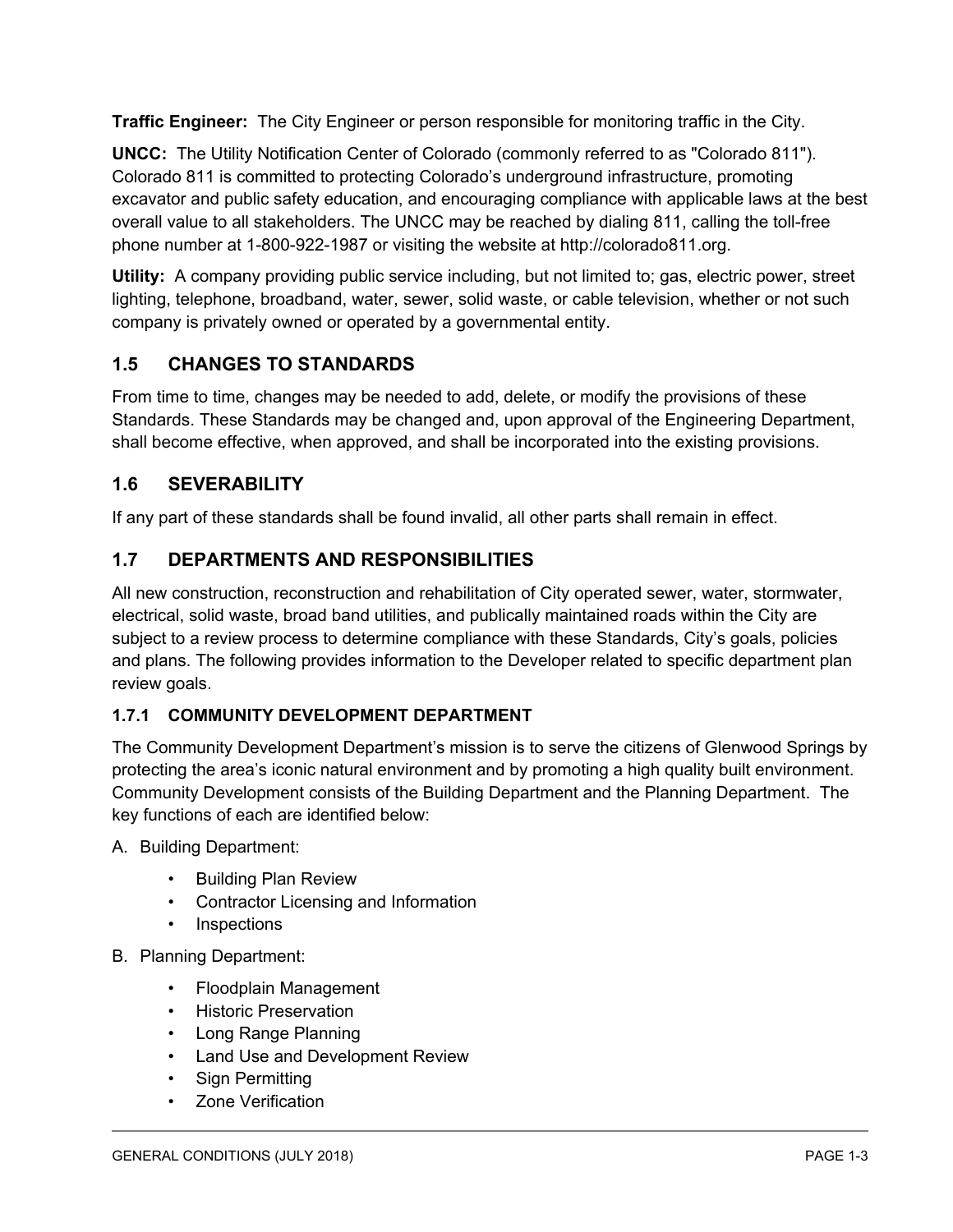- C. Permits Reviewed and Issued by the Community Development Department:
	- Building Permit

### <span id="page-5-0"></span>**1.7.2 PUBLIC WORKS DEPARTMENT**

The Public Works Department at the City consists of the following sub-departments:

- Recycle Center
- Streets
- Transportation

The key functions of the streets and transportation departments are identified below:

- A. Streets Department:
	- Maintenance activities associated with the public right of ways
	- Maintains culverts, drains, signs, ditches, paint, snow removal and cleaning of streets
- B. Transportation Department:
	- Transit Resources
	- Transportation Planning

### <span id="page-5-1"></span>**1.7.3 ENGINEERING DEPARTMENT**

This Standard addresses the plan review requirements for the Engineering Department.

- A. The primary mission of the Engineering Department is to plan, develop, budget and implement projects to maintain and improve the City's utility, street, pedestrian and bridge infrastructure. The key functions of the Engineering Department are as follows:
	- Public Improvements
	- Transportation Planning
	- Funding and Grant Acquisition
	- CDOT and State Coordination of Large Projects on SH82 and I-70
	- GIS Mapping and Surveying
	- Development Review and Revision to the Engineering Standards
	- Right of Way Management
	- Flood Plain and Geologic Hazards Management
- B. Permits Reviewed and Issued by the Engineering Department include:
	- Right-of-Way Permit
	- Grading Permit

### <span id="page-5-2"></span>**1.8 DESIGN AND PLAN SUBMITTAL REQUIREMENTS**

#### <span id="page-5-3"></span>**1.8.1 GENERAL REQUIREMENTS**

A. Developers proposing construction and upgrading of public facilities shall submit complete permit applications, plans, specifications and construction estimates with a completed "Plan Review Checklist" form to the Engineering Department for review. Final plans, specifications,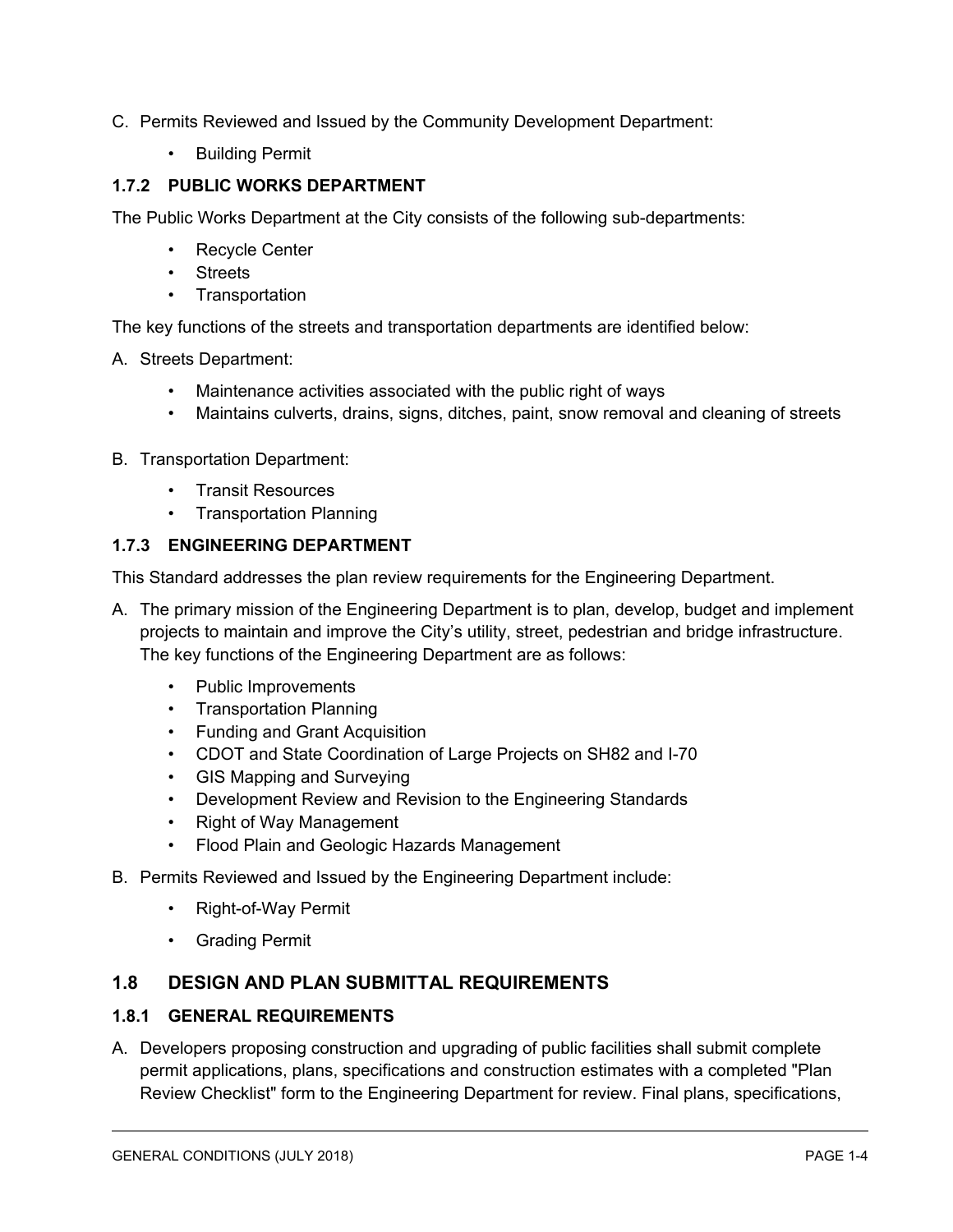estimates and permits must be approved by the City prior to the start of construction. A temporary erosion/ sedimentation control plan may be required prior to construction.

- B. On some projects, this full process may not be necessary and may be handled through a Rightof-Way Permit or other method. This will be decided during sufficiency checklist review with the City Engineer.
	- 1. The applicant/Developer should discuss the proposed project with the Engineering Department prior to major engineering work on the project.
- C. All plans submitted to the Engineering Department for permit approvals shall be prepared as follows:
	- 1. Plans shall bear the seal and signature of a professional civil engineer registered as such in the State of Colorado.
	- 2. With adequate information and detail to evaluate submitted designs and ensure accurate and functional construction of public improvements.
	- 3. Drawings shall be submitted in both hard copy and electronic formats.
	- 4. Electronic and hard copy drawing shall conform to the requirements of this standard.
	- 5. Hard copy drawing format shall be produced on legible media, maximum size 24"x36", minimum size 11"x17". The text shall be a clear font with a minimum height of 1/10th of an inch. All text shall be clearly legible on a half size plot. The original shall be accompanied with a CADD disk, the format of which has been approved in advance by the City Engineer.
	- 6. Record copies of the approved plan will become the property of the City.
	- 7. The specific minimum requirements of the drawings are shown on the "Plan Review Checklist" provided in the Appendix.
- D. Review and approval of plans, specifications and estimates will be made in an expeditious manner. However, the time frame required for the review and approval is dependent upon the completeness and accuracy of the plans and specifications submitted. Incomplete submittals will not be reviewed and will be returned to the applicant.

## <span id="page-6-0"></span>**1.8.2 PLAN SUBMITTAL AND REVIEW SEQUENCE**

- A. Submittal of the required documents, payment of the required fees, and public improvement procedures shall follow the plan submittal and review process outlined below:
	- 1. First Submittal [Draft Plans]: Applicable fees, together with one (1) hardcopy set of prints or plans, specifications and estimates are submitted for review and comment.
		- a. A cursory check of the plans against the Plan Review Checklist will be made by City staff. If the plans meet the minimum checklist requirements as to content, they will be routed to the appropriate City staff and the plan review process will begin.
		- b. If all the requirements of the Plan Review Checklist are not met, the plans will be returned to the applicant.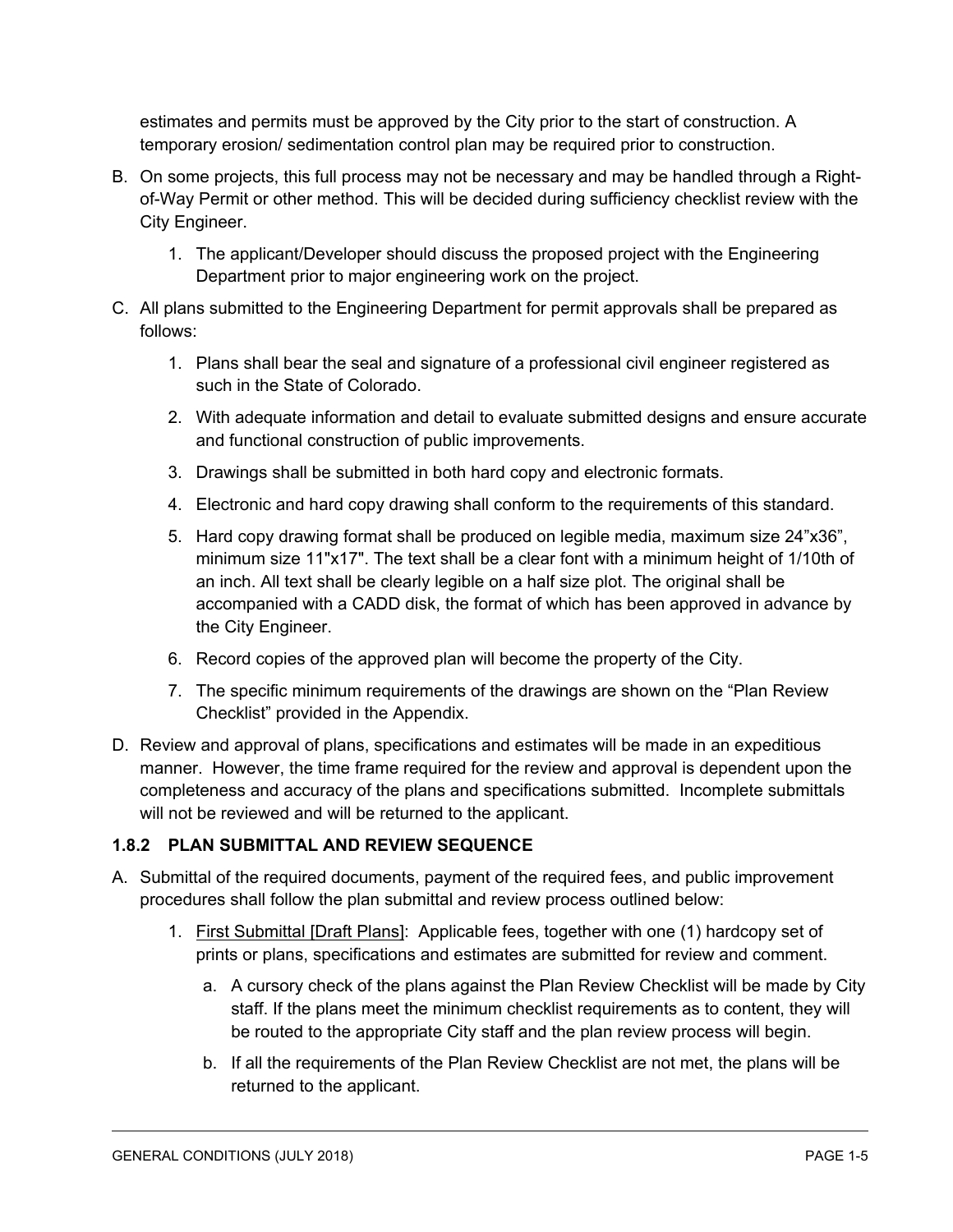- 2. Subsequent Submittals [Final Plans]: Applicable fees, together with six (6) sets of prints (Engineering three (3); Water one (1); Wastewater one (1); and Street/Solid Waste one (1) of corrected plans, specifications (if plan notes are not sufficient), calculations as required, and complete quantity estimate of proposed construction, together with the most recent review set of prints previously marked up by the City reviewer.
- 3. Approval: The Engineering Department approves the plans for construction. Developer is provided with an estimate for construction inspection fees by the City Engineer.
- 4. Insurance and Financial Insurances: The Developer's contractor provides proof of insurance and financial assurances, as required.
- 5. Permits: The Developer obtains all necessary City, County, State and/or Federal permits and pays all applicable fees.
- 6. As Built and Final Submittal: One (1) set of reproducible mylar "As Builts" and digital records (AutoCAD 2013 or newer) shall be submitted, reviewed and accepted with the completion of the "Conveyance of Public Facilities Form" provided in the Appendix prior to final City acceptance of the sewer, water main, street, and/or storm drain facility installation.
- B. The initial turn-around time for the first review of plans submitted is normally two weeks. The engineer is then requested to submit the original drawings for approval or is notified of the need for additional information or revisions. Additional review time will be needed if revisions are necessary.

### <span id="page-7-0"></span>**1.8.3 BOUNDARY SURVEY REQUIREMENTS AND MONUMENTATION**

- A. The boundary survey, internal property lines and monumentation as depicted in the final plat for a subdivision shall meet all requirements established under state law.
- B. Survey data shall be checked by the Engineering Department prior to approval of the final plat.
- C. Survey data shall include a Title Commitment.
- D. Monuments shall be set to specifications of the Engineering Department with at least one (1) monument on the boundary established as a permanent benchmark.
- E. All survey traverses shall close to an accuracy of at least within one (1) foot in ten thousand (10,000) feet.

### <span id="page-7-1"></span>**1.8.4 CONSTRUCTION PLAN**

- A. The following general conditions and those contained in the specific chapters dealing with water, wastewater, stormwater, transportation, electric and other facilities shall be included on any plans when a permit is required.
- B. All workmanship and materials shall be in accordance with the City of Glenwood Springs Engineering Standards and Guidelines, the current edition of the Colorado State Department of Transportation's Standard Specifications for Road and Bridge Construction, and any project specific special provisions or conditions and requirements.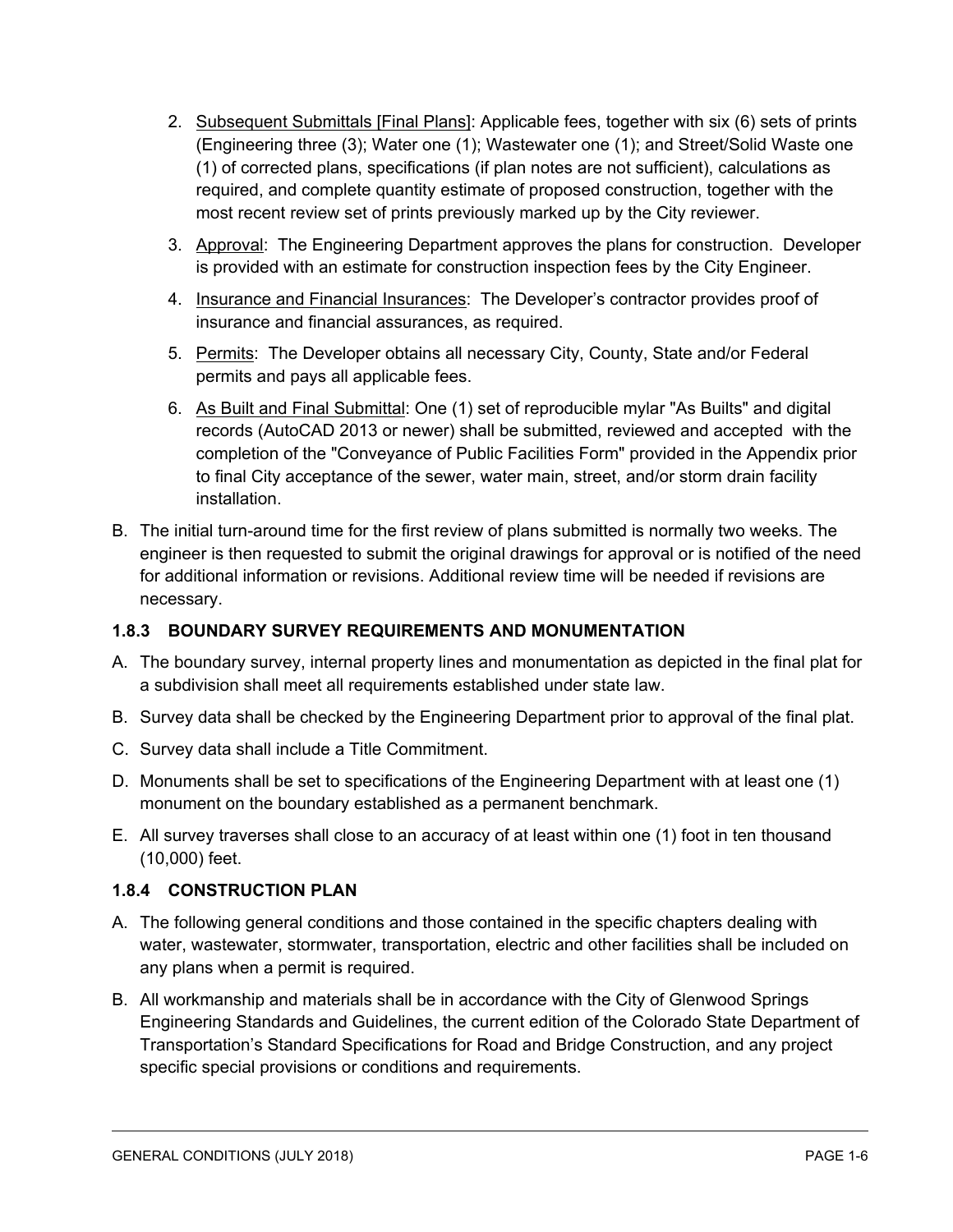- C. Temporary erosion/water pollution measures are required and shall comply with Chapter 4 of these Standards.
- D. A preconstruction meeting shall be held with the City a minimum of 72 hours prior to the start of construction. Participants may include, but are not limited to, the following: Representatives of the Contractor, Engineer, Applicant and City.
- E. Horizontal and vertical controls/datum as adopted by the City shall be used, unless approved otherwise.
- F. All approvals and permits required by the City shall be obtained by the contractor prior to the start of construction, unless otherwise approved by the City Engineer.
- G. The contractor shall be fully responsible for the location and protection of all existing utilities. The contractor shall verify all utility locations prior to construction by calling UNCC at 811 a minimum of 48 hours prior to any excavation work.
- H. All non-ferrous pipe and services shall be installed with continuous tracer tape per the requirements of Chapters 2 and 3 of these Standards.
- I. Road closures will only be allowed with a Right-of-Way Permit approved by the City Engineer. Emergency road closures shall be approved by the City of Glenwood Police Chief.
- J. The contractor shall provide a traffic control plan(s) for review and approval by the Engineering Department in accordance with the Manual on Uniform Traffic Control Devices (MUTCD).
- K. The contractor shall have a copy of the approved plans at the construction site at all times.
- L. Special structures shall be installed per plans and manufacturers' recommendations.
- M. All disturbed areas shall receive temporary and permanent erosion control in accordance with Chapter 4 of these Standards.
- N. Construction work hours shall be restricted to 7 A.M. to 7 P.M. Monday through Friday and 9 A.M. through 5 P.M. Saturday and Sunday, unless otherwise approved in writing by the City Manager. No work is allowed on City/State/Federal holidays.
- O. The City Engineer's Office shall be notified a minimum of 72 hours in advance of the need for an inspection.
- P. In the event that said construction does not commence within 6 months of the approval date, the plans must be resubmitted for review and approval.

### <span id="page-8-0"></span>**1.8.5 TRAFFIC CONTROL PLAN**

- A. A traffic control plan shall be submitted and comply with the requirements of these Standards for any work being performed within the City's Right of Way for streets classified as residential and commercial collectors, and minor and principal arterials. Refer to the Street Classification Map provided as an Appendix.
- B. Traffic control plans shall show in detail the proposed work area location and the traffic control devices being proposed.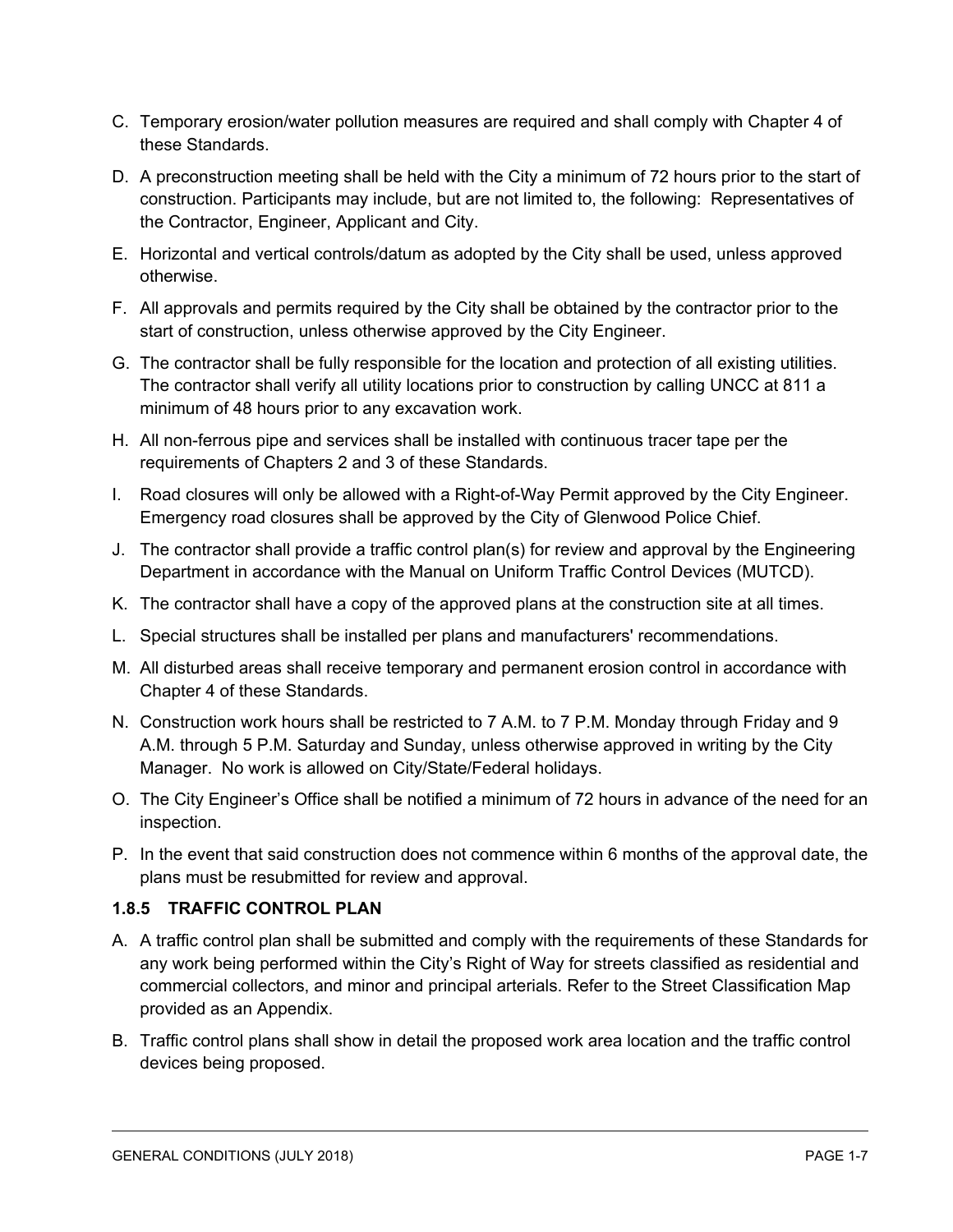- C. Plan shall be produced on at least eight and one-half  $(8\frac{1}{2})$  by eleven (11) inches and shall be included as part of a submittal per the requirements outlined in this Chapter.
- D. Traffic control plans may require more detail than normal at the discretion of the Engineering Department due to unique or unusual conditions.
- E. Traffic control shall also include construction traffic routing requirements. Refer to section 1.17 and Chapter 5 for additional requirements.

## <span id="page-9-0"></span>**1.9 PERMITS**

### <span id="page-9-1"></span>**1.9.1 PERMITS REVIEWED OR ISSUED BY THE ENGINEERING DEPARTMENT**

- A. Before any work in or use of the public right of way is allowed, a Right-of-Way Permit shall be obtained.
- B. Stop Work Order. The Engineering Department may issue a stop work order to any person violating any provisions of this section. A first-offense will be a warning issued by the Engineering Department requiring any such person to fill any excavation or remove any obstruction within the public right of way. Upon the failure of such person to fill any excavation or remove any obstruction in the right of way, the City will issue a \$50.00 fine and may perform such work. Upon the failure of such person to fill any excavation or remove any obstruction in the right of way, the City will issue a \$500.00 fine and may perform such work, and the person making the excavation or obstructing the right of way shall reimburse the City for all costs of equipment, materials and labor expended by the City. Any subsequent issues with any person violating any provisions of this section could result in removal of Contractors City license for up to one year at the discretion of the City Manager.
- C. Much of the work covered by these Standards involves the potential for multiple permit authority review and approvals. The following describes the construction permits, approvals and agreements, along with issuing permit/code authority identified:
	- 1. **Building Permit** (by the Community Development Department). A building permit is required for building all construction work including alteration, repairs and demolition.
	- 2. **Right-of-Way Permit**. This permit is required for any project which excavates or opens a hole in or under the surface of any street, alley, sidewalk, public right of way or other public place. This permit is also required for use of the City right-of-way for such issues as street closures, dumpster placements, landscaping or building material storage, sidewalk cafes, fences in the right-of- way, landscaping, and special event use of the right-of-way. All Right-of-Way permits shall have an attached Traffic Control Plan prepared by a Traffic Control Supervisor.
		- a. All excavations made in any street, alley, sidewalk, public right-of-way or other public place shall be made under the supervision of the Engineering Department and shall be performed in accordance with the provisions of the Excavation, Bedding and Backfill Specification. Generally excavation methods and standard maximum trench widths shall be in accordance with these Specifications. However, the Engineering Department shall have the right to prescribe the method to be used in the excavation, the width thereof and any other reasonable conditions for the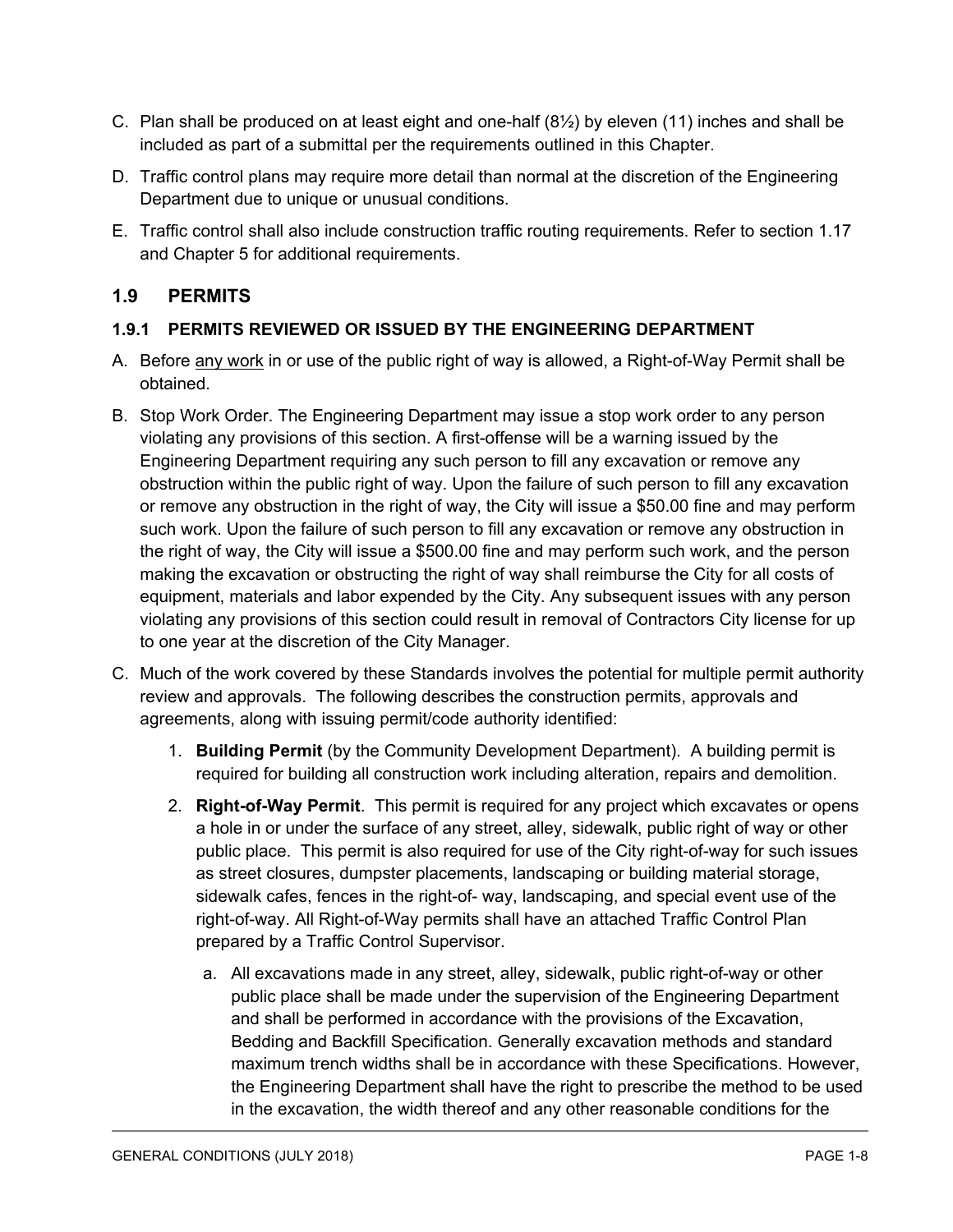protection of utilities or the public or for minimizing the interference with vehicular or pedestrian traffic.

- b. Any person making or causing to be made any excavation or opening in any street, alley, sidewalk, public right-of-way or other public place or within five (5) feet (152 cm) of the line of any public right-of-way or public place shall provide barricades or other suitable protective devices that will prevent inadvertent entry into the work area by members of the public and will prevent injury to such persons.
- c. No excavations shall be allowed to remain open between sunset and sunrise, unless prior approval of the Engineering Department has been granted. If such approval is granted, such excavations shall be properly barricaded, and properly lighted so as to warn all persons of such danger. All barricades and lights shall be of substantial construction and shall be furnished by the person doing the work. All barricades and lights shall meet the requirements of the MUTCD.
- d. Restoration of Paving after Excavations. All restoration of paving surfaces, after an opening or excavation has been made, shall be made in accordance with these Standards. The entire cost of restoring the paving to its original condition shall be paid by the person making the excavation.
- e. Except as otherwise provided in this Standard, it shall be unlawful for any person to obstruct a street or sidewalk with any debris, lumber, sand, gravel, dirt, abandoned or wrecked automobiles or other material or substance without first obtaining a permit from the Engineering Department. Such permits may be granted only where the obstruction is necessary for the construction, alteration or repair of the adjoining property and such permitted obstructions shall be limited to as short a time as is reasonably possible. Each day that an unlawful obstruction is permitted to exist shall constitute a separate and distinct offense. Refer to Stop Work Order.
- f. This permit is required for any project which construction of new access or major changes to an existing access is required. This permit may be required prior to issuance of a building permit. All accesses shall comply with Chapter 5 of these Standards.
- 3. **Grading Permit.** This permit is required for any project which involves the movement of more than 50 cubic yards of soil or clearing more than 200 square feet of vegetation. Grading permits are typically necessary for building excavations, berms, trenching, trails, utilities, ponds, etc.
	- a. State law requires the Utility Notification Center of Colorado be contacted prior to any digging.
	- b. Ponds may require an Impoundment Permit by the State Engineer's Office. Development that disturbs more than one acre will require a State Construction Stormwater Permit (SWMP).
	- c. Financial assurances may be required to assure successful revegetation.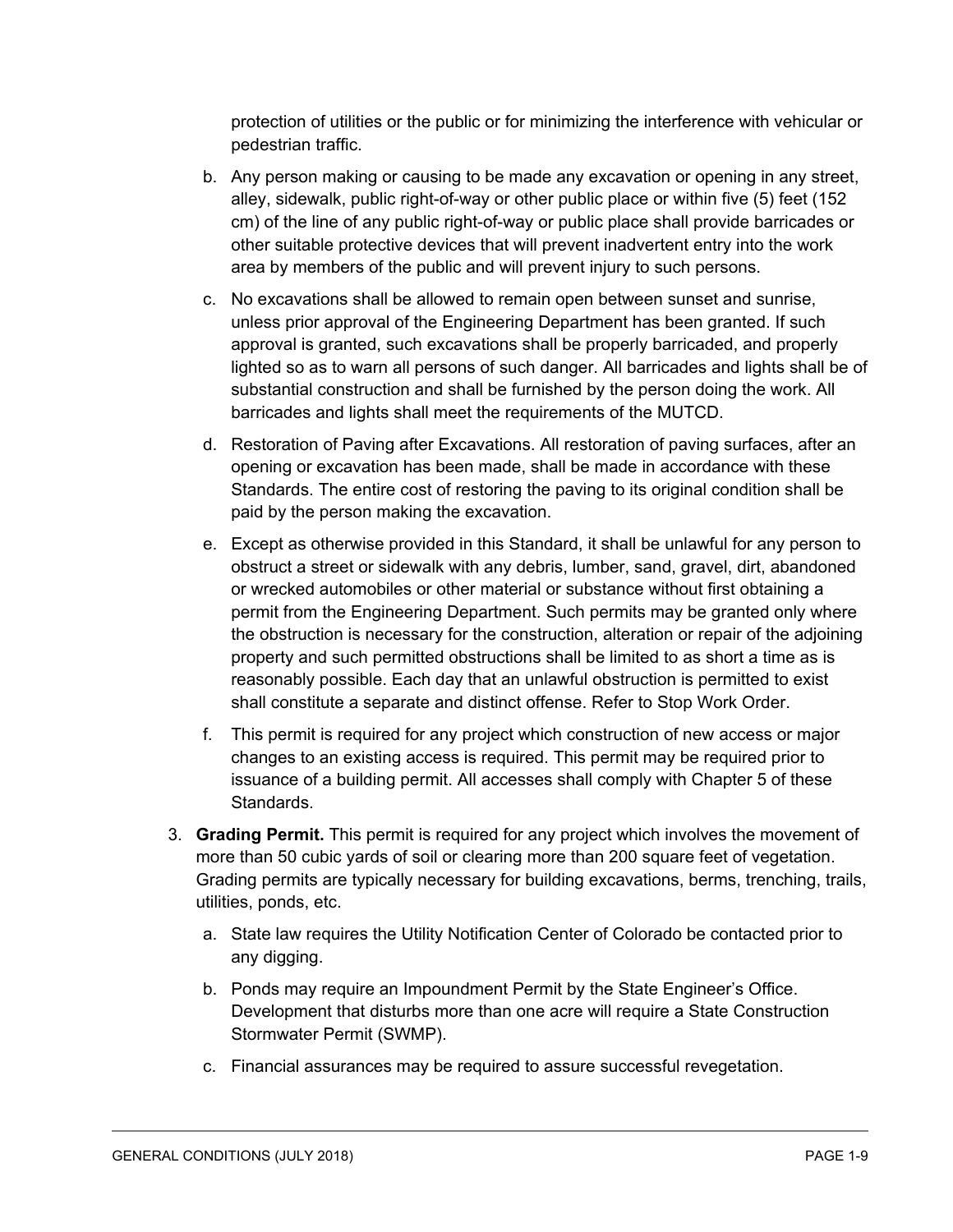- d. Development near streams and rivers may require a Floodplain Development Permit.
- D. Other Approvals and Permits:
	- 1. Permit applicants are responsible for obtaining separate permits or permission as may be required. Examples include work which is proposed within state highway, railroad or irrigation company rights-of-way, located on private property, or located within an environmentally sensitive area such as a creek or flood plain.
	- 2. Other Potential City Permits and Approvals include:
		- a. Plat approvals
		- b. Building Permit
		- c. Temporary Certificate of Occupancy and Certificate of Occupancy
		- d. Rezones or reclassification
		- e. Conditional use permits
		- f. Planned Residential Development Approvals
		- g. Wetlands Permit and standards for protection of Environmentally Sensitive Areas Protection Ordinances.

#### <span id="page-11-0"></span>**1.9.2 APPLICATION PROCESS FOR RIGHT-OF-WAY, GRADING AND ACCESS PERMITS**

- A. Minimum submittal deadlines. A completed application, together with all required submittals and all copies, shall be submitted to the Engineering Department a minimum of five (5) working days (not including Saturdays, Sundays or holidays) prior to the proposed start of work. It is the applicant/contractor's responsibility to submit a complete application. Incomplete submittals will not be reviewed.
- B. Submission of plans. Refer to the Design and Plan Submittal Requirements.
- C. Payment of fees. Permits shall not be issued until all applicable fees have been paid.
- D. Review of submittals. The completed submittals will be reviewed by the City as defined in this Chapter. If additional information is needed, the applicant will be contacted. The City will check to make certain that the applicant has provided the required bond, license and insurance certificates.
- E. Approval of submittals. Once the permit form and all required submittals have been reviewed and found to be complete, the permit may be approved by the City.
- F. Issuance of permit. The approved permit is issued to the applicant. Any modifications to the approved permit, including any schedule or scope changes, must be submitted in writing to the City for its review and approval. The applicant is solely responsible for all work for a period of two (2) years following the project completion.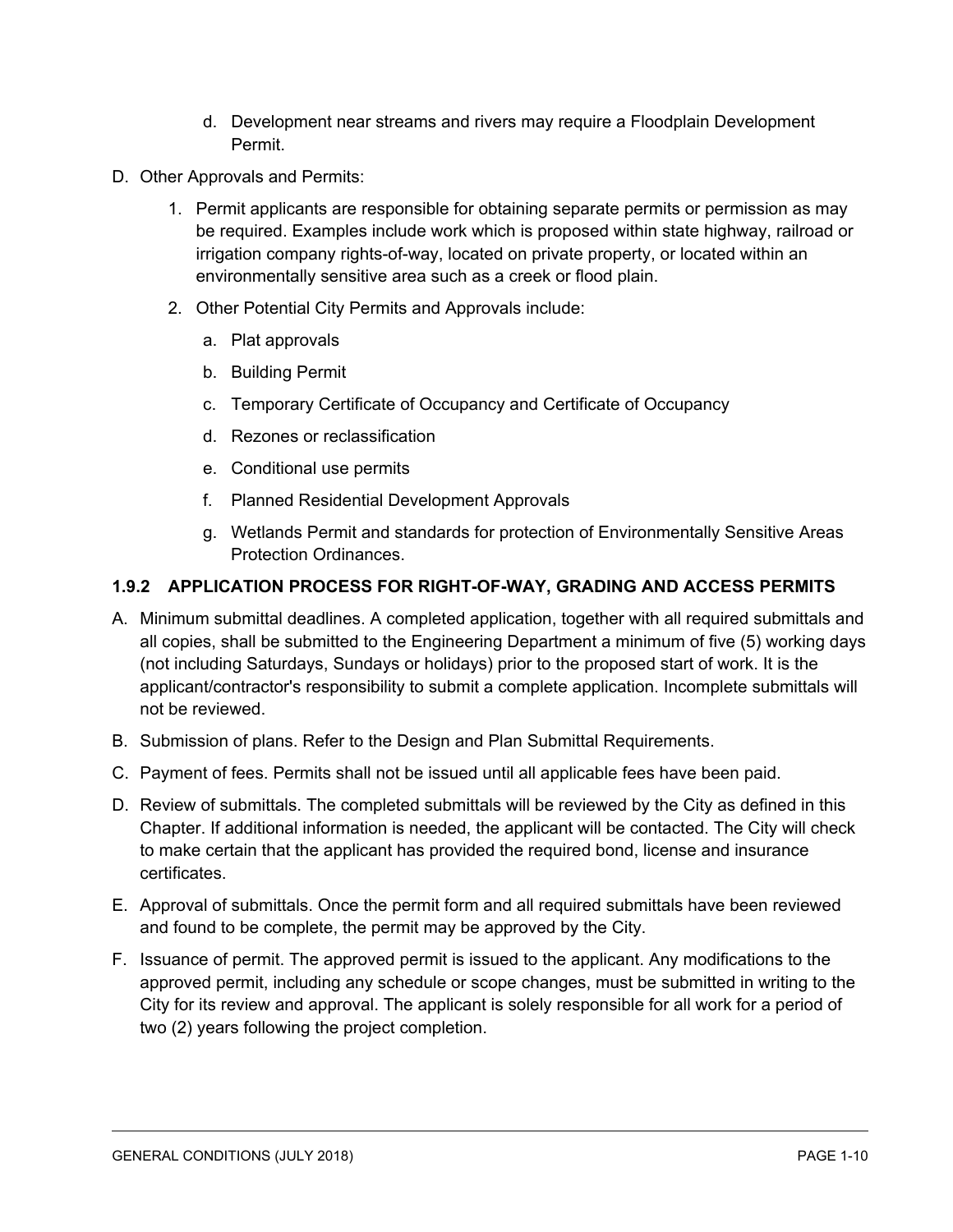## <span id="page-12-0"></span>**1.10 CONSTRUCTION CONTROL**

- A. Work performed to construct or improve any City roads or utilities whether by, or for, a private developer, by City forces, or by a City contractor, shall be done to the satisfaction of the Engineering Department and in accordance with approved plans. No work shall be started until such plans are approved. Any revision to the plans shall be approved by the City prior to being implemented. Failure to receive the City Engineer's approval can result in work stoppage, with removal or modification of construction at the contractor's or developer's expense to bring it into conformance with approved plans.
- B. All survey and staking shall be performed by an engineering or survey firm capable of performing such work. The engineer or surveyor directing the work shall be licensed in the State of Colorado.

## <span id="page-12-1"></span>**1.11 TESTING**

A. The contractor is required to provide material testing for each phase of the work and at no cost to the City. The independent third party testing firm chosen to perform this work for the contractor must be qualified and identified on the permit application. Refer to Chapter sections for applicable testing requirements.

## <span id="page-12-2"></span>**1.12 INSPECTION**

- A. All work performed within the public right-of-way or easements shall be done to the satisfaction of the Engineering Department and in accordance with the CDOT Standard Specifications, any approved plans and these Standards. Any revision to the construction plans must be approved, in writing, by the Engineering Department before being implemented.
- B. It is the responsibility of the developer, contractor, or their agent(s) to notify by phone or email the Engineering Department 72 hours in advance of the commencement of any authorized work. Inspection fees shall be paid on or before the preconstruction meeting. All necessary easements or dedications are required before plan approval.
- C. It is the responsibility of the developer, contractor or their agent(s) to have an approved set of plans and any necessary permits on the job site whenever work is being accomplished.
- D. The City shall have the authority to enforce these Standards as well as other referenced or pertinent specifications. The City will appoint project engineers, assistants and inspectors as necessary to inspect the work and they will exercise authority as the Engineering Department may delegate.
- E. All specific inspections, test measurements or actions required of all work and materials are set forth in the respective chapters herein. Tests shall be performed at the developer's or contractor's expense.
- F. A project is considered final when a letter of acceptance is issued by the City to the party responsible for the project following receipt of as built documents and final approval/verification letter noting the project has been constructed per the approved plans by the Engineer of Record.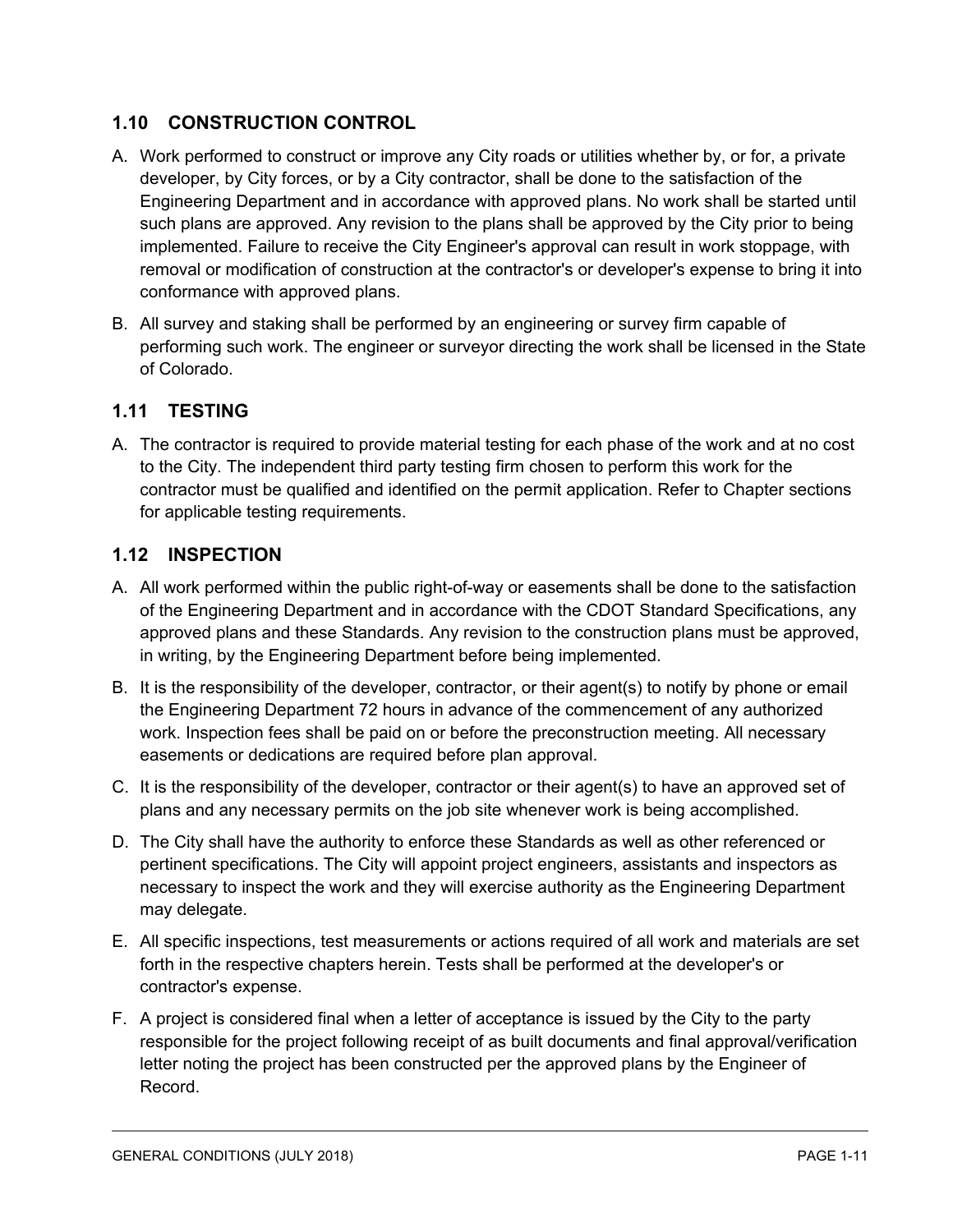- G. It shall be the responsibility of the contractor to provide safe access for the inspector to perform the required inspections.
- H. The Engineering Department may make or require other inspections of any work as deemed necessary to ascertain compliance with the provisions of these Standards. Any work performed without the required inspections shall be subject to stop work orders, removal and replacement at the contractor's expense or modification of the work accomplished, regardless of the quality of the work.
- I. Where large-scale projects exceed the ability of the City to provide inspection, the contractor or utility company will incur the cost of contracting with a private inspection firm. This inspection firm will be mutually agreed upon by the permit applicant and the City prior to issuance of the permit.

## <span id="page-13-0"></span>**1.13 FEES**

- A. Permit fees shall be as follows:
	- 1. Base fee: Permit applicants will be assessed a fifty-dollar (\$50) fee for review and processing of the permit and associated documents. This will apply to each permit application submitted.
	- 2. Service installations: Service installations which attach to existing utilities will be assessed in addition to the base tap fee. The fee to tap onto the City waterworks and sewer system shall be the actual cost incurred by the City. An invoice detailing the costs incurred installing the tap shall be transmitted to the applicant for the tap.
	- 3. Street cuts including vertical boring of surfaces more than five (5) years old: Street cuts of surfaces more than five (5) years old shall be assessed thirty-five cents (\$1.00) per square foot of surface cut in addition to the base fee.
	- 4. Street cuts including vertical boring of surfaces less than five (5) years old: Street cuts of surfaces less than five (5) years old shall be assessed five dollars (\$6.00) per square foot of surface cut in addition to the base fee.
	- 5. Horizontal boring: Horizontal boring shall be assessed ten cents (\$0.50) per lineal foot of bore in addition to the base fee.
	- 6. Curb, gutter and sidewalk cuts: Curb, gutter and sidewalk cuts shall be assessed thirtyfive cents (\$3.00) per square foot in addition to the base fee.
- B. All permit fees are due prior to the release of approved plans.
- C. Inspection fees. Permit applicants will be assessed a fifty-dollar (\$50) fee for an initial inspection. Additional inspections conducted by City staff shall be billed at the hourly rate of fifty dollars (\$50.00), with a two-hour minimum for each inspection. All inspection fees are due at the time of the acceptance or Certificate of Occupancy for the project.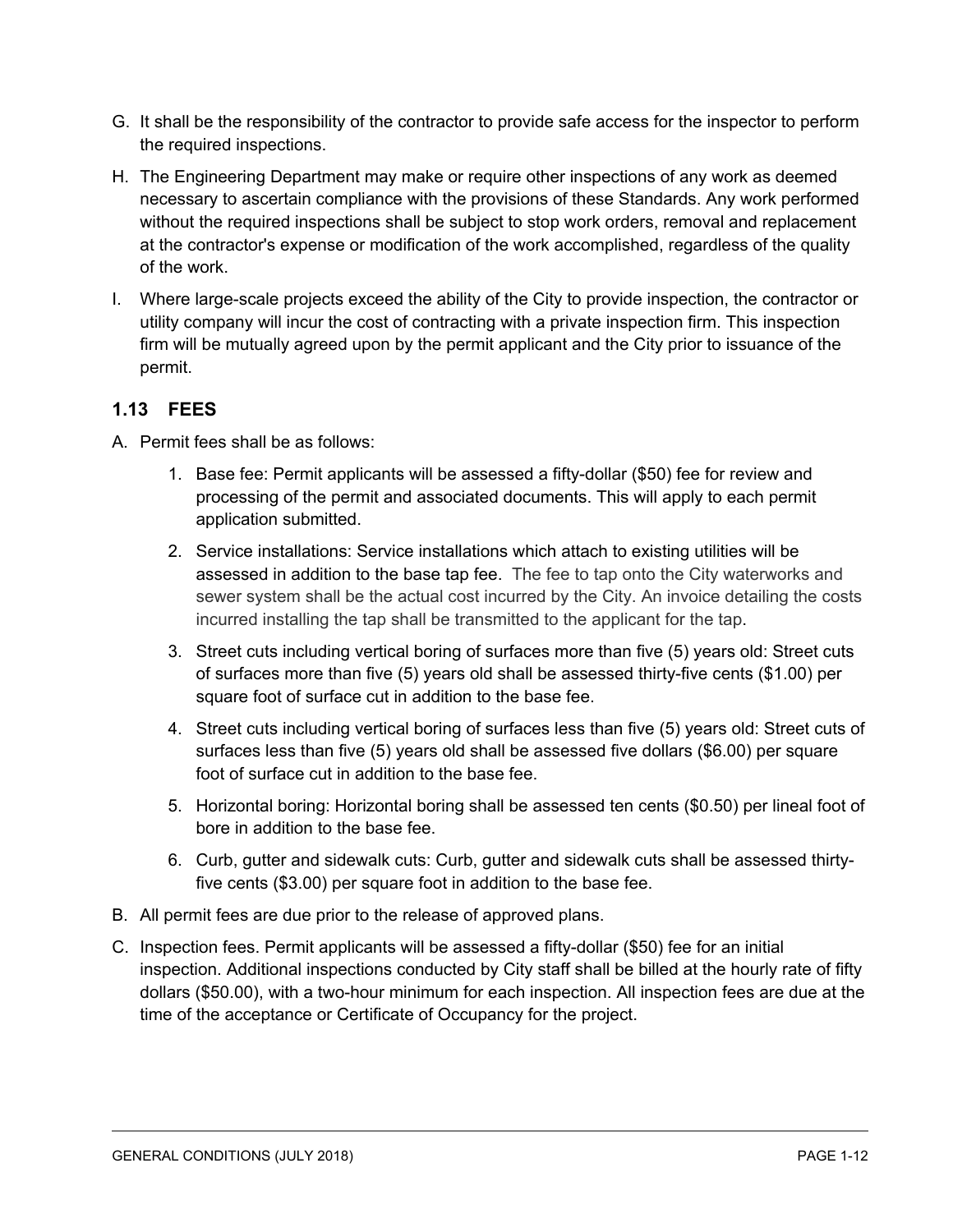## <span id="page-14-0"></span>**1.14 BONDING AND FINANCIAL ASSURANCES**

- A. Bonds or other allowable securities, such as financial insurances may be required by the City to guarantee the installation performance or maintenance of any required public improvements. The type and amount of the security shall be as required by the City Engineer to cover the cost of completion of the required improvements and the maintenance/warranty of any incomplete work which might be involved. Types of securities and financial insurances include but are not limited to a bond with a surety qualified to do a bonding business in the State of Colorado, company/personal check, cashiers or certified check, a cash deposit, an assigned savings account, or a lending institution letter of credit to be designated and approved by the City Attorney. Checks made payable to "City of Glenwood Springs" are deposited into the City's escrow account. All other forms are kept by the City Engineer's office until their release.
- B. All term financial assurances must have a minimum expiration date of 90 days from issue date. Include the name, address and telephone number of the Owner, Subdivider, Developer or Contractor submitting financial assurances. The submitter is responsible to keep current all financial assurances filed with the City and provide renewal documentation to City Engineering a minimum of five working dates prior to the expiration date for improvements not completed.

#### <span id="page-14-1"></span>**1.14.1 PERFORMANCE BOND**

- A. No building or grading permit shall be issued until all public improvements are completed and final acceptance granted or, with the approval of the City Engineer Department, a performance bond posted with the City in an amount equal to 125 percent of the cost of the public improvements is posted with the City. No certificate of occupancy shall be issued until all public improvements are completed and approved unless otherwise allowed by the City Engineer.
- B. As improvements are completed, the applicant may apply to the City Engineer for release of all or part of the security, which release shall also be approved by the Engineering Department or the City Attorney.

### <span id="page-14-2"></span>**1.14.2 FINANCIAL ASSURANCES RELEASE**

- A. Financial assurances are released upon the written Probationary Inspection letter and receipt of assurances for warranty retainage equaling 10 percent of the original estimate of improvements. In lieu of posting the warranty retainage, a partial release of funds can be executed which retains said 10 percent of the original estimate. Upon completion of improvements, provide a written request for Probationary Inspection along with Engineer's Certification of Engineering Inspections.
- B. At the end of the two-year warranty period, the permittee or the contractor for the permittee shall provide a written request for a Final Inspection shall be submitted to the Engineering Department. Upon final acceptance of the improvements, the 10 percent warranty retainage will be released.

#### <span id="page-14-3"></span>**1.14.3 WARRANTY BOND**

A. Prior to final Engineering Department approval, the permittee or the contractor for the permittee shall, if required, post with the City a warranty bond for the guarantee of the public improvements in an amount equal to 10 percent of the estimated cost of the improvements for a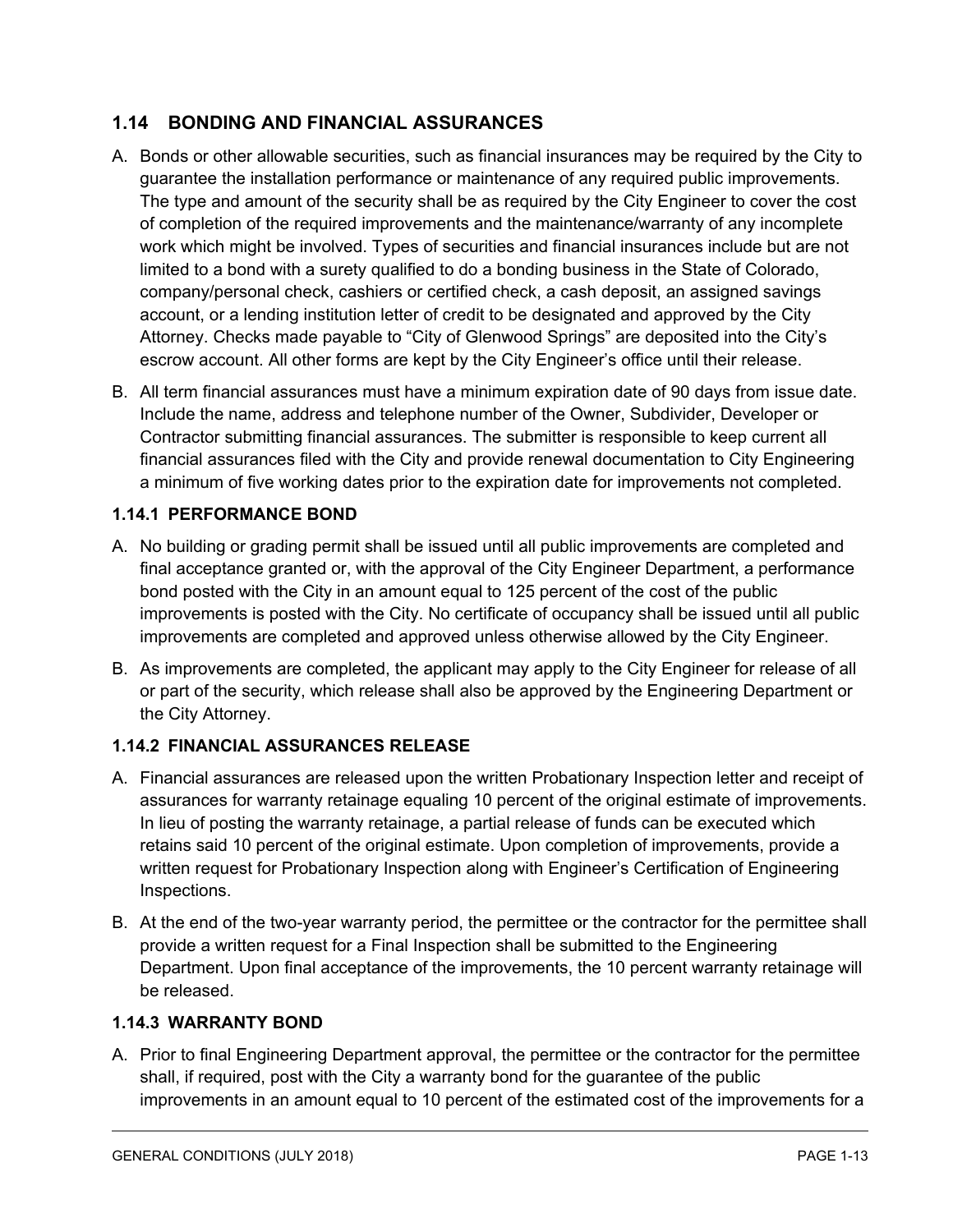period of two years after the completed job is accepted by the City. Release of bond will occur two years from the date of City acceptance if all maintenance has been accepted by the City Engineer.

# <span id="page-15-0"></span>**1.15 GUARANTEES, WARRANTY AND ACCEPTANCE OF PUBLIC IMPROVEMENTS**

- A. Under no circumstances shall the required public improvements be installed without the prior written approval from the City, which approval shall be contingent upon the developer submitting a sufficient maintenance plan. If the public improvements include landscaping, the maintenance plan shall include provisions for adequate irrigation and fertilization techniques to ensure survival of the landscaping. In the event that any public improvements require replacement, at the sole discretion of the City, prior to the issuance of a certificate of occupancy, the developer, or his/her successor shall be required to make or fund such replacements. The developer or his/her successor shall retain, at his/her sole expense, a licensed professional engineer for appropriate on-site construction inspections. The engineer shall certify, in writing, to the Engineering Department that the improvements were installed in compliance with the approved Development Permit or Subdivision Agreement and that the improvements are in compliance with City Standards. Project as-builts shall be provided in AutoCAD and PDF file formats and certified by the licensed engineer.
- B. All public improvements including, but not limited to, streets, sidewalks, landscaping, alleys, water mains, and wastewater mains, shall be guaranteed for two (2) years from the date of the City's acceptance. Until such improvements have been accepted by the City, the applicant shall be responsible for maintenance thereof. A bond or other security, in an amount determined by the City Manager to cover the cost of maintenance of improvements before acceptance, shall be posted by the applicant before the City accepts any public improvements. Acceptance of public improvements shall be requested by the applicant of the City Manager and shall be granted only after the City approves the as built drawings and certification required in this Subsection.

# <span id="page-15-1"></span>**1.16 UTILITY LOCATIONS**

- A. Utilities within the right-of-way or easement on new roads or in roadways where existing utilities are not in conflict shall be located as detailed in the Standard Details. Where existing utilities are in place, new utilities shall conform to these standards as nearly as practical and yet be compatible with the existing installations. Deviations of locations shall be approved by the Engineering Department. Existing utilities shall be shown using the best information available. Field verification exploration/excavation will be required, if utilities are in conflict with the proposed design.
- B. All wires, cables or other equipment for the distribution of electric energy and telecommunication signals, with the exception of transformers, meters, junction boxes and like equipment, shall be placed underground. Where new subdivisions or developments are approved near existing overhead power and communications facilities, energy and telecommunications may be obtained from these existing facilities. However, the connections to these facilities shall be placed underground unless otherwise approved by the Director of Electrical Services. Utility easements and rights-of-way shall be provided in the subdivision or development meeting the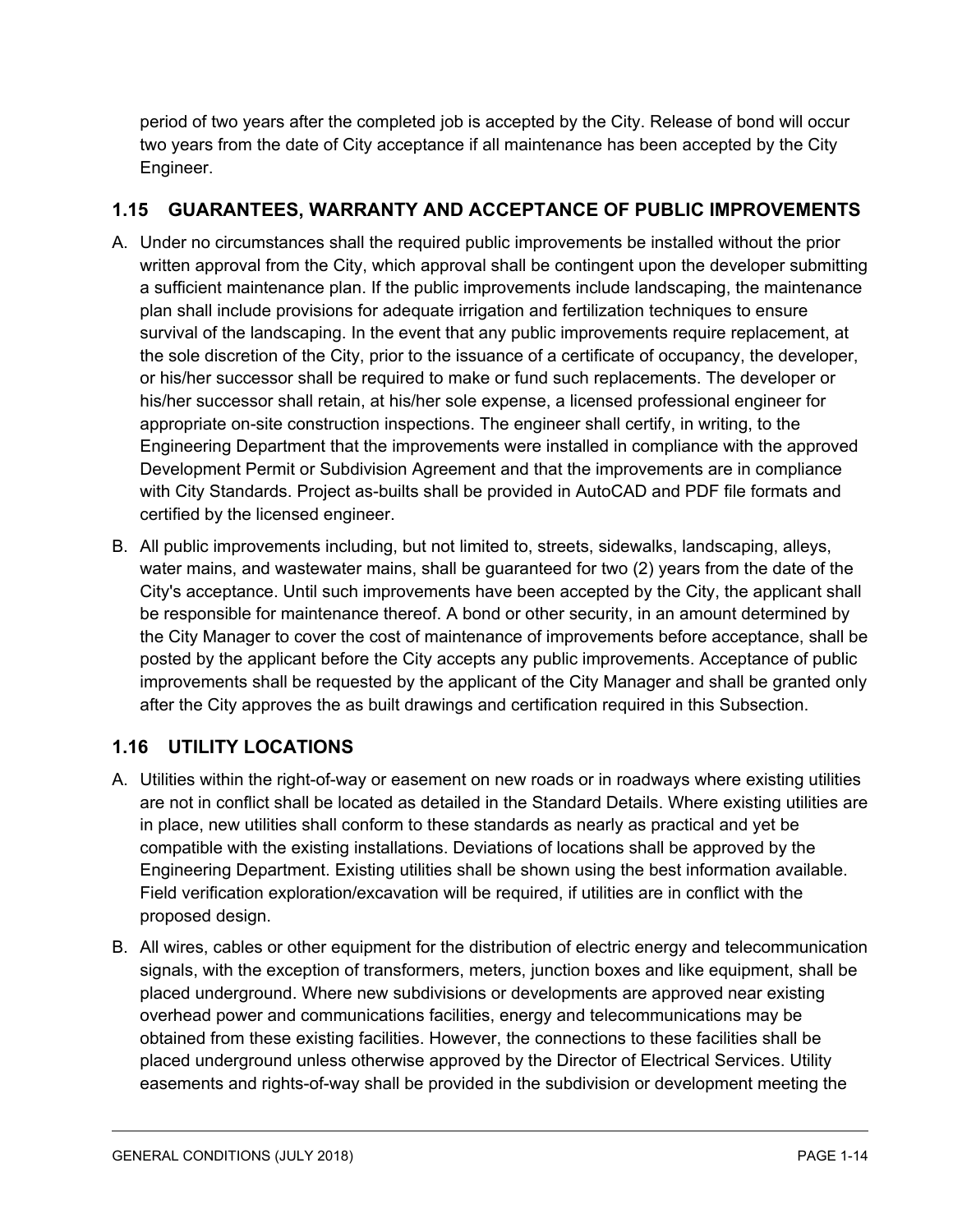requirements of the City electric system for the installation and maintenance of energy distribution and telecommunication facilities.

### <span id="page-16-0"></span>**1.16.1 EASEMENTS AND DEDICATIONS FOR UTILITIES, STREETS AND ALLEYS, PEDESTRIAN ACCESS AND DRAINAGE**

A. Dedication of land and easements shall be made by means of a subdivision plat or deed. Dedications shall be made to fulfill the requirements for utility easements, drainage easements, pedestrian easements, streets and alleys in accordance with the provisions of Subsections below.

## <span id="page-16-1"></span>**1.16.2 UTILITY, DRAINAGE, STREET AND ALLEY AND PEDESTRIAN EASEMENTS:**

- A. Where drainage systems and public utilities and/or their conveyance systems or pedestrian routes cross private lands, an easement shall be granted to the City. The Planning Department will generally process, record and file all easements. If the property is platted, the easement may be conveyed when the final plat is filed. All easements not shown on the plat must be prepared by a licensed land surveyor or engineering firm licensed in the State of Colorado capable of performing such work. All easements shall be filed prior to final plan approval for construction.
- B. Easement widths shall be 20 feet for a single utility and wider for dual utilities. Construction easements shall be 30 feet minimum in total width, including the permanent easement. When trench depths dictate or where pipe diameter or vault widths exceed four feet, a wider construction easement may be required by the City Engineer.
- C. Easements are required to be submitted in draft, unsigned for review and approval prior to plan approval.
- D. Signed copies are required prior to plan approval. Any change in design which places an amenity outside of the easement may necessitate stopping of construction until plans and easements can be resubmitted and approved. Typical easement samples are included in these standards in the appendix.
- E. No permanent structures or fences are allowed in utility or drainage easement.
- F. The horizontal and vertical location of sewer, water, and storm drain facilities within all easements shall be verified and certified in writing by a licensed land surveyor or engineer.
- G. Because of the potential impact improvements could have to surrounding properties if improperly maintained, the City requires assurances in the form of a "Maintenance Agreement" signed by City and the Owner, as provided in the Appendix.

## <span id="page-16-2"></span>**1.17 TRAFFIC CONTROL**

A. The developer/contractor shall be responsible for interim traffic control during construction within the City's Right-of-Way. Traffic control signing and devices shall comply with the provisions as established in the most current edition of the FHWA *Manual on Uniform Traffic Control Devices (MUTCD)*. Street designation signs shall display street names, and be constructed in accordance with the most current MUTCD standard.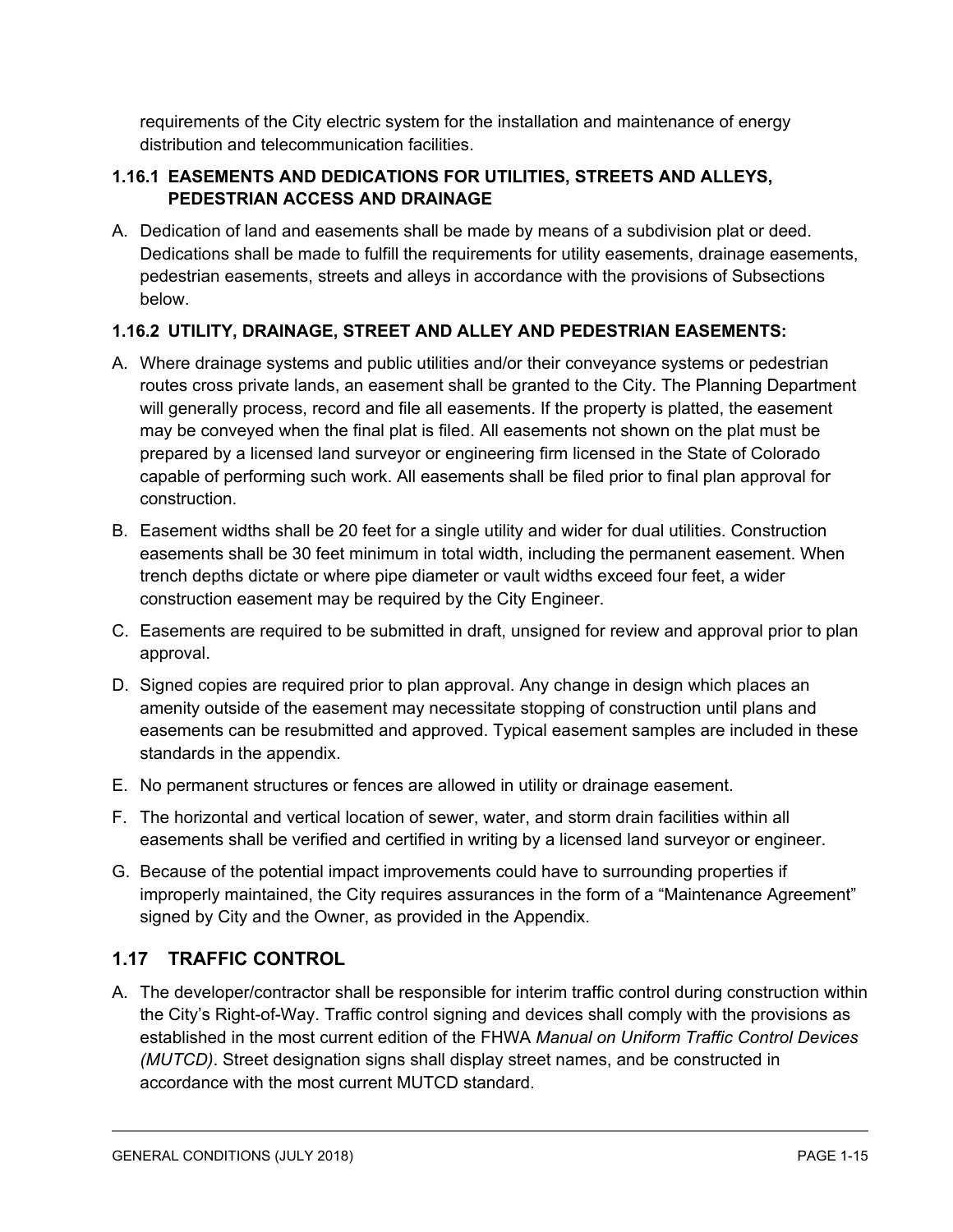- B. A traffic control plan signed by a Colorado State Traffic Control Supervisor (TCS) is required of all work within City easements or rights-of-way, and shall be submitted to the City for approval at least 5 days before the start of the work. Work within SH 82 or SH 6&24 right-of-way shall also require CDOT approval.
- C. Signs shall be constructed and placed per the requirements of the MUTCD and shall be removed at the end of each work day, if not applicable after construction hours.
- D. When road or lane closures and detours cannot be avoided the contractor/developer/resident shall notify, and obtain approval from, the City prior to the beginning of the work. The City will require a detour plan be prepared by a Traffic Specialist, submitted and approved prior to closing any portion of a City roadway.

# <span id="page-17-0"></span>**1.18 CALL BEFORE YOU DIG**

A. All developers/contractors must contact the Utility Notification Center of Colorado (UNCC) at phone number 1-800-922-1987 or by visiting the website at http://www. Unco2.org/web at least two full working days (48 hours in advance of the work) of all utilities in advance of any construction in right-of-way or utility easements.. The first locate is made at no charge. Additional locates of the same utility and location may result in a charge to the contractor. Utilities are only required to locate utilities under their direct responsibility. In some cases, private utilities exist. It is the responsibility of the developer/contractor to hire a private utility location company. Contact UNCC for further information.

# <span id="page-17-1"></span>**1.19 GENERAL REQUIREMENTS FOR WORK WITHIN THE CITY RIGHT OF WAY OR ON CITY PROPERTY**

- A. Construction General Conditions. The following general conditions apply to all work done within the public rights-of-way, such as utility line installation or repairs performed by any contractor or utility department, public or private.
	- 1. Protection of existing improvements:
		- a. The contractor shall, at all times, take proper precautions and be responsible for the protection of existing street and alley surfaces, driveway culverts, street intersection culverts or aprons, irrigation systems, mailboxes, driveway approaches, landscaping, fencing, utility services, curb, gutter and sidewalks and all other identifiable installations that may be encountered during construction.
		- b. The contractor shall, at all times, take proper precautions for the protection of existing utilities, the presence of which are known or can be determined by field locations of the utility companies. The contractor shall contact the UNCC at 1-800- 922-1987 for utility locates a minimum of 48 hours prior to his/her proposed start of work.
		- c. The contractor shall at all times take proper precautions for the protection of property pins/corners and survey control monuments encountered during construction. Any damaged or disturbed survey markers shall be replaced by a registered land surveyor at the contractor's expense.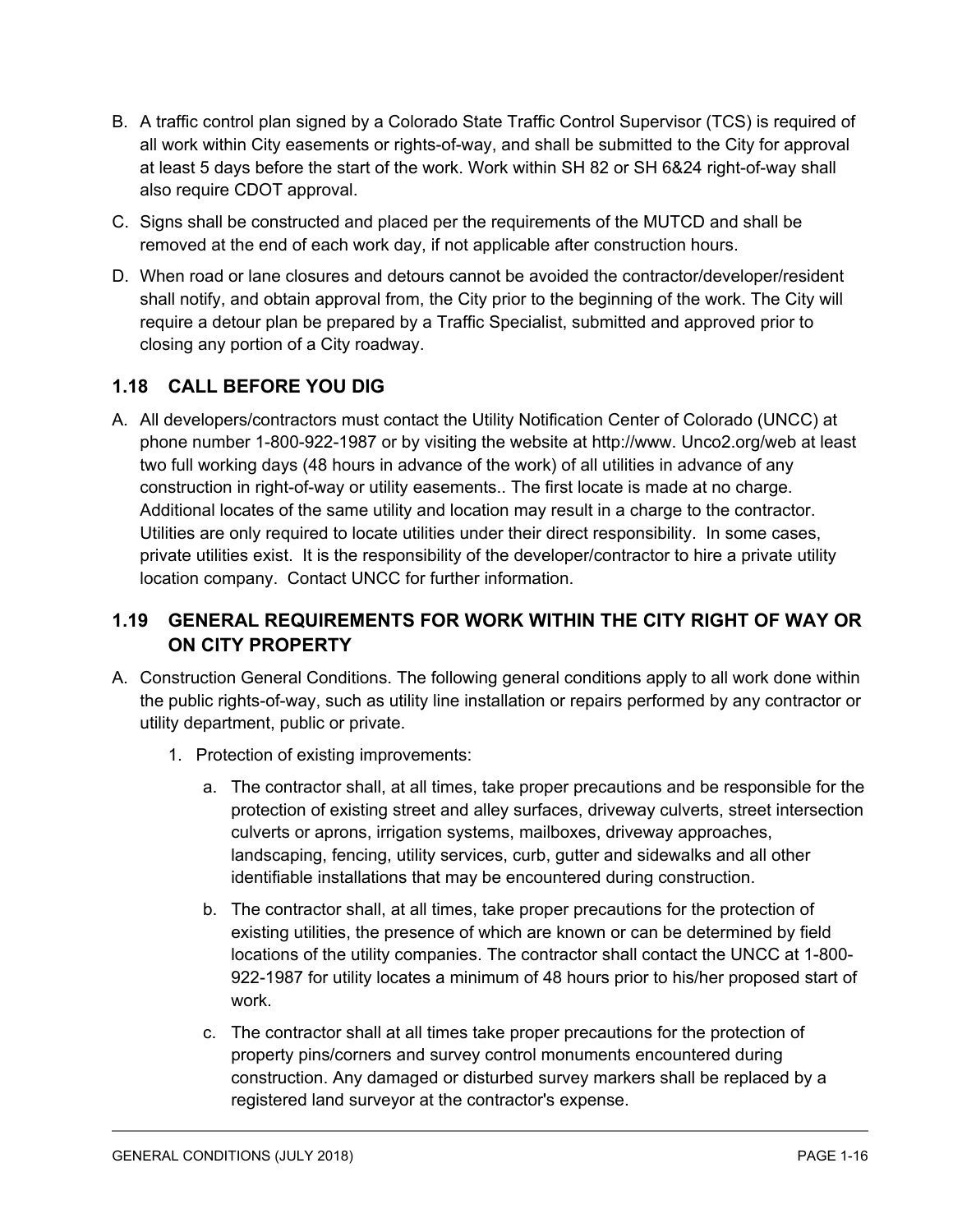- d. The repair of any damaged improvements as described above shall be the responsibility of the permit holder.
- e. The contractor shall make adequate provisions to ensure that traffic and adjacent property owners experience a minimum of inconvenience.
- 2. Temporary surfaces required. When the final surface is not immediately installed, it shall be necessary to place a temporary asphalt surface on any street cut opening. The temporary surface installation and maintenance shall be the responsibility of the permittee until the permanent surface is completed and accepted. It shall be either a hot mix or cold mix paving material. Temporary surfaces shall be compacted, rolled smooth and sealed to prevent degradation of the repair and existing structures during the temporary period. Permanent patching shall occur within two (2) weeks except as outlined by the City in the permit or as approved by the City Engineer.
- 3. Pavement patches. All permanent pavement patches and repairs shall be made with "inkind" materials. For example, concrete patches in concrete surfaces, full depth asphalt patches with full depth asphalt, concrete pavement with asphalt overlay patches will be expected in permanent "overlaid" concrete streets, etc. In no case is there to be an asphalt patch in concrete streets or concrete patch in asphalt streets. Any repair not meeting these requirements will be removed and replaced by the contractor at his/her expense.
- 4. Work to be done in expedient manner. All work shall be done in an expedient manner. Repairs shall be made as rapidly as is consistent with high-quality workmanship and materials. Use of fast-setting concrete and similar techniques are encouraged whenever possible without sacrificing the quality of repair. Completion of the work, including replacement of pavement and cleanup, shall be accomplished within two (2) weeks after the repair work or activity involving the cut is done. Extension of time for completion shall be with the written approval of the City Engineer. If the repairs are not completed in the allotted time, the City has the right to repair the street at the contractor's expense.
- 5. Removal and replacement of unsatisfactory work. Removal and replacement of unsatisfactory work shall be completed within fifteen (15) days of written notification of the deficiency unless deemed an emergency requiring immediate action. In the event the replacement work has not been completed, the City will take action upon the contractor's bond to cover all related costs.
- 6. No tracked vehicles shall be allowed on asphalt or concrete unless approved by the City Engineer. When tracked vehicles are allowed, existing facilities will be restored to original condition at the contractor's expense.
- 7. Construction equipment and material delivery routing will be made a condition of the permit.
- B. End-of-day street conditions:
	- 1. Asphalt street. When work is stopped for the day, all lanes of the street shall be opened to traffic unless approved by the City Engineer. A traffic lane shall be considered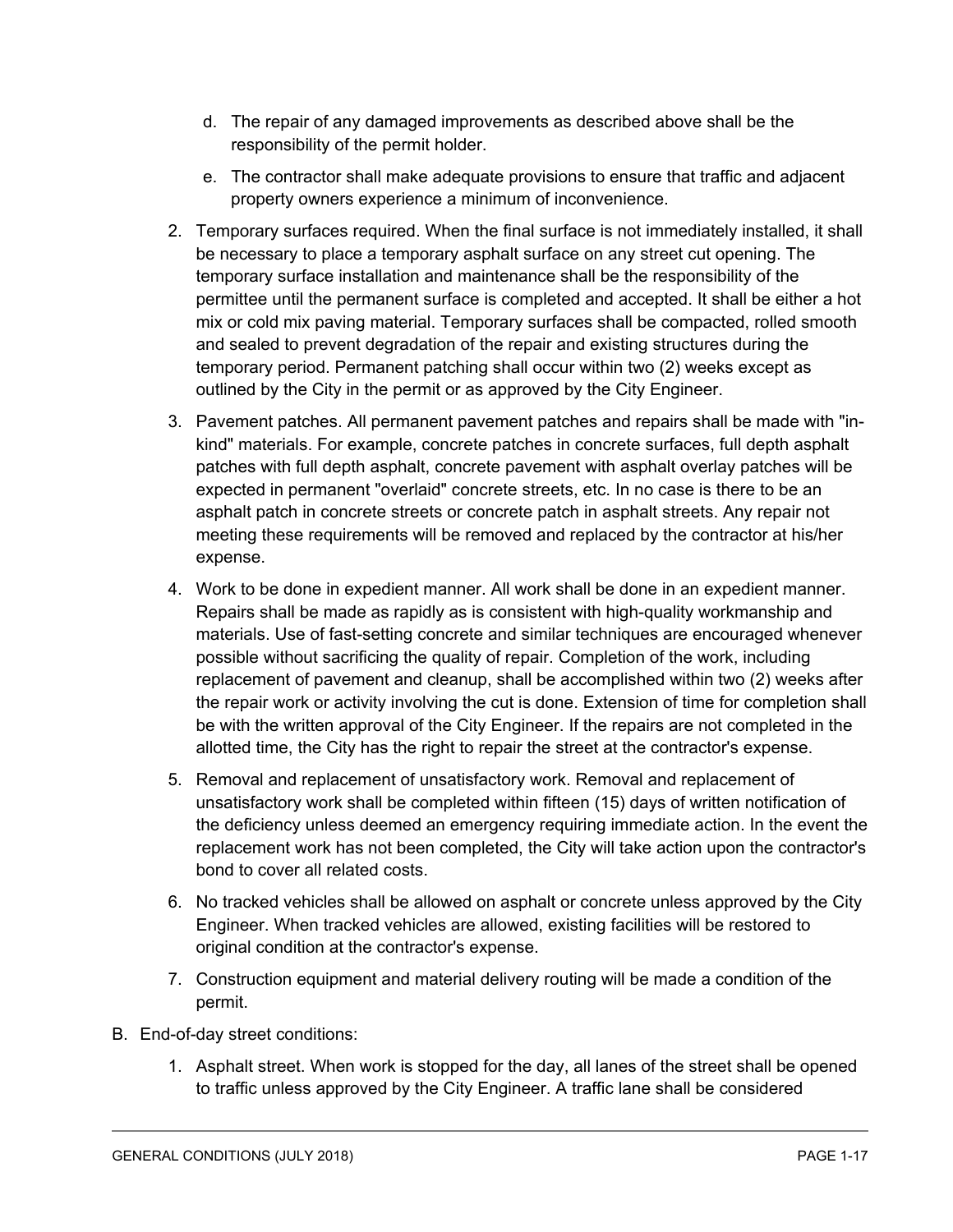satisfactorily open only if it is paved with hot or cold mix asphalt paving, except when the Engineering Department allows an alternate temporary street patch at his or her discretion.

- 2. Concrete street. When work is stopped for the day, all lanes of the street shall be opened for traffic. A traffic lane shall be considered satisfactorily open only if it is surfaced with a temporary asphalt surface. In the event the street surface has been replaced in the same day as the excavation was made, the repaired areas shall be barricaded in accordance with the MUTCD to protect the concrete during the curing period.
- 3. Temporary street patching may be allowed with the approval of the City Engineer. Temporary street patching shall be 1 inch minimum depth of compacted asphalt concrete cold mix, rolled smooth and sealed to prevent degradation of the repair area and utility structures during the temporary period. The contractor shall be responsible for the maintenance of the patch until the permanent repair is made. Permanent patching shall occur within two weeks, except as allowed by written condition in the permit issued by the City or as approved by the City Engineer.

# <span id="page-19-0"></span>**1.20 UTILITY SERVICE AND EXTENSIONS**

A. Utility mains shall be extended to and through the extremes of the property being developed to provide for loop closures and/or future development as determined by the City Engineer.

# <span id="page-19-1"></span>**1.21 SYSTEM IMPROVEMENT FEES - WATER AND SEWER**

A. All connections to existing water and sewer systems are subject to the payment of system improvement fees to recover a proportionate share of the actual capital costs of water and sewer facilities from the properties within the utility service area per the fees outlined in the City Code or latest ordinance.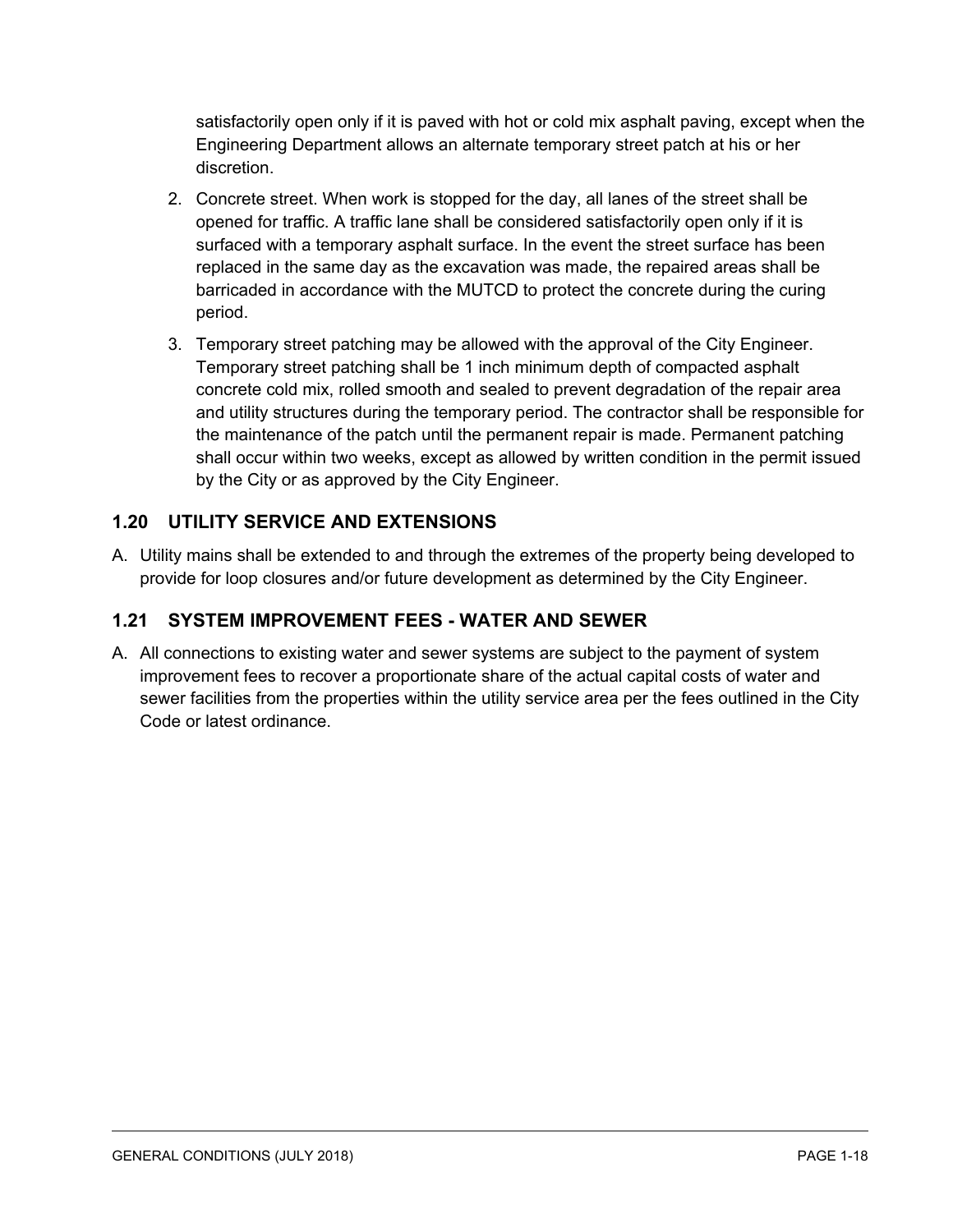# <span id="page-20-0"></span>**APPENDICES**

| <b>Plan Review Checklist</b>              |
|-------------------------------------------|
| <b>Easement Form</b>                      |
| <b>Conveyance of Public Facilities</b>    |
| <b>Public Facilities Maintenance Bond</b> |
| Performance and Payment Bond              |
| <b>Right of Way Permit Application</b>    |
| <b>Grading Permit Application</b>         |
|                                           |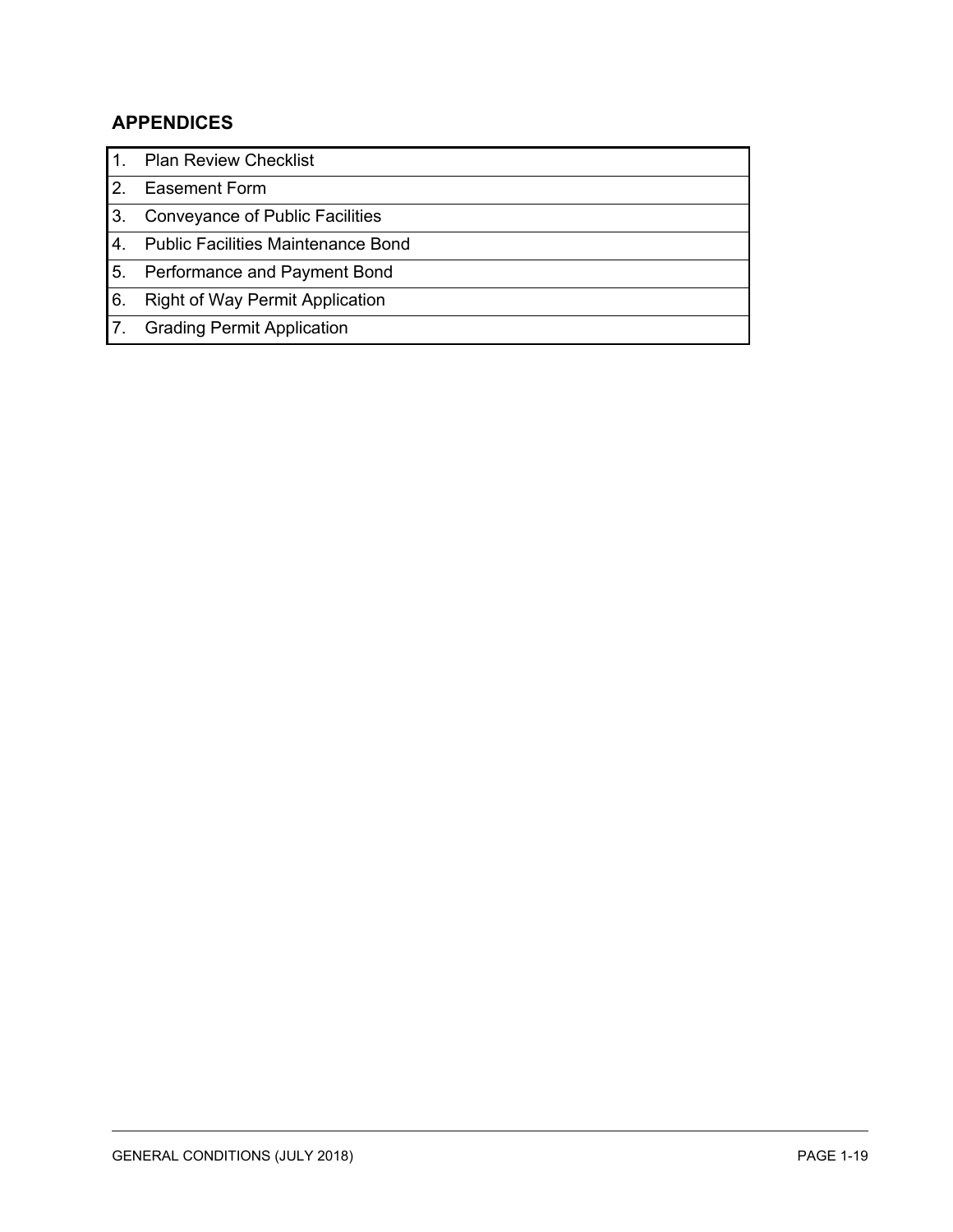| Plan Review Checklist |                                |                                                                                                     |     |     |  |  |  |
|-----------------------|--------------------------------|-----------------------------------------------------------------------------------------------------|-----|-----|--|--|--|
|                       |                                | Applicable to utility plans, site plans, and roadway plans                                          |     |     |  |  |  |
|                       |                                | <b>General Engineering Items</b>                                                                    |     |     |  |  |  |
|                       | Applicant<br><b>City Staff</b> |                                                                                                     |     |     |  |  |  |
| Yes                   | N/A                            | <b>Geologic Hazard Report</b>                                                                       | Yes | N/A |  |  |  |
|                       |                                | <b>Drainage Study</b>                                                                               |     |     |  |  |  |
|                       |                                | <b>Traffic Impact Analysis</b>                                                                      |     |     |  |  |  |
|                       |                                | Site Improvement Survey                                                                             |     |     |  |  |  |
|                       |                                |                                                                                                     |     |     |  |  |  |
|                       |                                | General Plan Items (to be included on all sheets)                                                   |     |     |  |  |  |
|                       |                                | Drawings shall be submitted in both hard copy and electronic formats                                |     |     |  |  |  |
|                       |                                | Name of subdivision or address, followed by the section, township and range along with              |     |     |  |  |  |
|                       |                                | City, County, and State.                                                                            |     |     |  |  |  |
|                       |                                | City File Number                                                                                    |     |     |  |  |  |
|                       |                                | Page Number (i.e. 1 of x, 2 of x, etc.)                                                             |     |     |  |  |  |
|                       |                                | Sheet size shall be a minimum of 11" x 17" with a $\frac{1}{2}$ " border in 'landscape' orientation |     |     |  |  |  |
|                       |                                | <b>Title Block</b>                                                                                  |     |     |  |  |  |
|                       |                                | Indication of a standardized scale, both fractional and bar (i.e. 1" = 20')                         |     |     |  |  |  |
|                       |                                | North Arrow                                                                                         |     |     |  |  |  |
|                       |                                |                                                                                                     |     |     |  |  |  |
|                       |                                | Symbols and line types shall comply with industry drafting standards, and shall graphically         |     |     |  |  |  |
|                       |                                | distinguish between existing and proposed items                                                     |     |     |  |  |  |
|                       |                                | Property Boundary Lines of the subject property shall be depicted with a bold 'phantom'             |     |     |  |  |  |
|                       |                                | linetype                                                                                            |     |     |  |  |  |
|                       |                                | Text should be no less than 0.1 inches in height                                                    |     |     |  |  |  |
|                       |                                | Street Labels, indicate public or private                                                           |     |     |  |  |  |
|                       |                                |                                                                                                     |     |     |  |  |  |
|                       | <b>Cover Sheet</b>             |                                                                                                     |     |     |  |  |  |
|                       |                                | Date of Preparation                                                                                 |     |     |  |  |  |
|                       |                                | Legal description                                                                                   |     |     |  |  |  |
|                       |                                | Site Address, if available                                                                          |     |     |  |  |  |
|                       |                                | <b>Vicinity Map</b>                                                                                 |     |     |  |  |  |
|                       |                                | Owner, Developer, and Applicant name                                                                |     |     |  |  |  |
|                       |                                | <b>Basis of Bearings</b>                                                                            |     |     |  |  |  |
|                       |                                | <b>Benchmarks</b>                                                                                   |     |     |  |  |  |
|                       |                                | Proposed Land uses                                                                                  |     |     |  |  |  |
|                       |                                | Required and proposed parking quantities                                                            |     |     |  |  |  |
|                       |                                | FEMA Floodplain statement including community map number and date. Indicate whether                 |     |     |  |  |  |
|                       |                                | the site is located within a designated floodplain.                                                 |     |     |  |  |  |
|                       |                                | Geologic Hazards Disclosure: "This property is subject to the findings summary and                  |     |     |  |  |  |
|                       |                                | conclusions of a Geologic Hazards Report prepared by ___________ dated _________, which             |     |     |  |  |  |
|                       |                                | identified the following specific geologic hazard/s on the property: __________________.            |     |     |  |  |  |
|                       |                                | A copy of said report has been placed within file # _______ or within the subdivision file          |     |     |  |  |  |
|                       |                                | of the City of Glenwood Springs Community Development/Engineering?.                                 |     |     |  |  |  |
|                       |                                | Contact the Community Development/Engineering? Office at 101 W. 8 <sup>th</sup> St. Glenwood        |     |     |  |  |  |
|                       |                                | Springs, Colorado, if you would like to view said report."                                          |     |     |  |  |  |
|                       |                                | If within an airport overlay, the following note must be added: "The avigation easement             |     |     |  |  |  |
|                       |                                | dedicated herein for public avigation purposes, shall be considered a public easement               |     |     |  |  |  |
|                       |                                | subject to those terms and conditions specified on the instrument recorded at                       |     |     |  |  |  |
|                       |                                | of the Records of Garfield County, Colorado. All other easements or interests of record             |     |     |  |  |  |
|                       |                                | affecting any of the platted property depicted hereon shall not be affected and shall remain        |     |     |  |  |  |
|                       |                                | in full force and effect."                                                                          |     |     |  |  |  |
|                       |                                |                                                                                                     |     |     |  |  |  |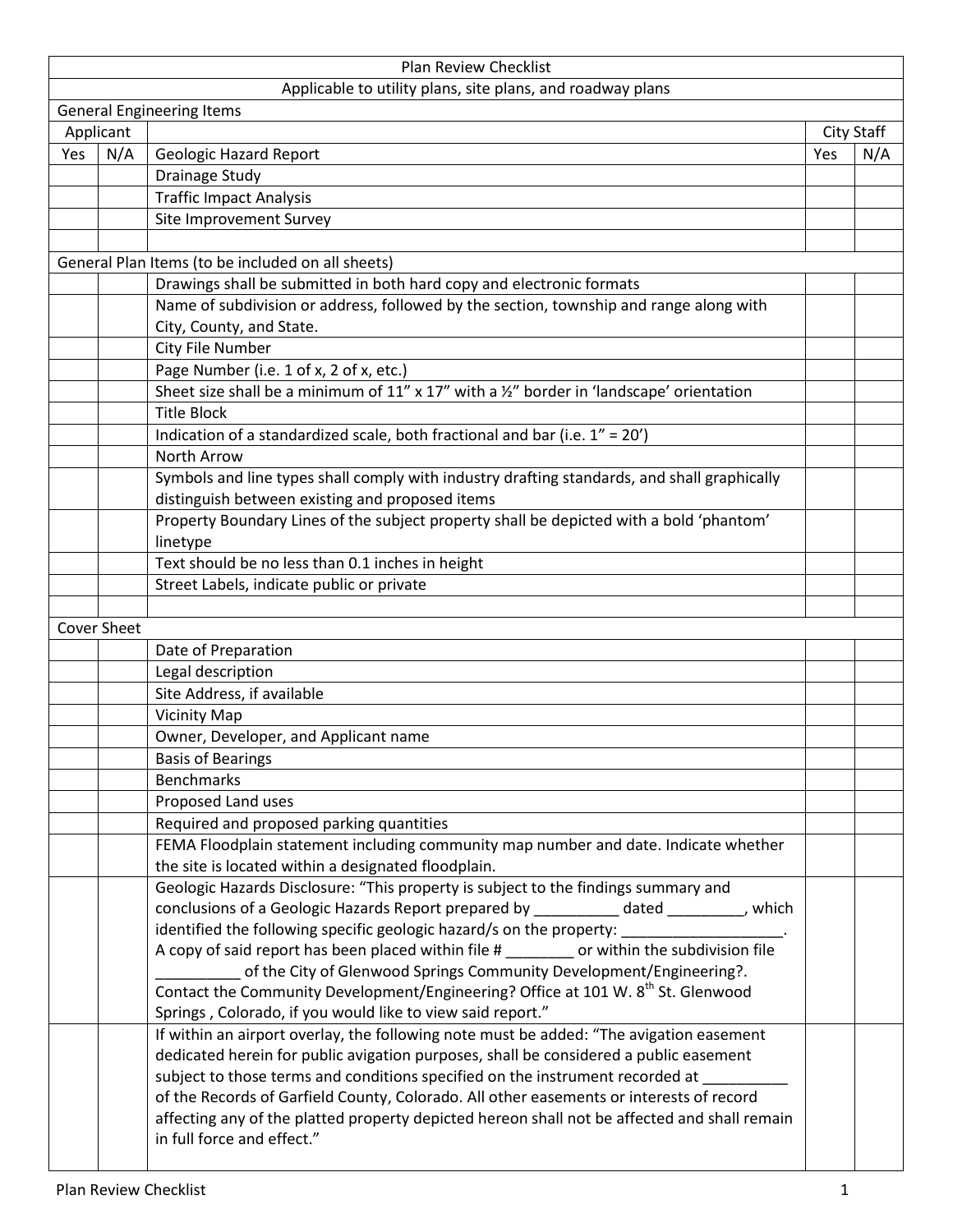| Applicant |                    |                                                                                                                               |     | <b>City Staff</b> |  |  |
|-----------|--------------------|-------------------------------------------------------------------------------------------------------------------------------|-----|-------------------|--|--|
| Yes       | N/A                |                                                                                                                               | Yes | N/A               |  |  |
|           |                    | Public Facilities $-$ A note shall be placed on the site plan that makes reference to the public                              |     |                   |  |  |
|           |                    | facility requirements for the installation and construction and/or contributions.                                             |     |                   |  |  |
|           |                    | PUD Projects - Indicate the City ordinance number and approved land use types, maximum                                        |     |                   |  |  |
|           |                    | building heights and the intensity or density of the development.                                                             |     |                   |  |  |
|           |                    | Residential Projects - Indicate the potential housing types and the number of lots and/or                                     |     |                   |  |  |
|           |                    | units, maximum density range, minimum lot area and width, minimum front, side and rear                                        |     |                   |  |  |
|           |                    | setbacks, maximum building height, and maximum lot coverage.                                                                  |     |                   |  |  |
|           |                    | Non-Residential Projects - Indicate the potential land use types and approximate site area                                    |     |                   |  |  |
|           |                    | and building use, floor area, minimum lot area and width, minimum front, side and rear                                        |     |                   |  |  |
|           |                    | setbacks, building height and percent of lot coverage. Indicate the total percent of site                                     |     |                   |  |  |
|           |                    | covered with both structures and impervious surfaces.                                                                         |     |                   |  |  |
|           |                    |                                                                                                                               |     |                   |  |  |
|           |                    | <b>Existing Conditions/Demolition Plan</b>                                                                                    |     |                   |  |  |
|           |                    | Existing building locations, s.f., FFE, and existing use                                                                      |     |                   |  |  |
|           |                    | Existing streams or other natural features                                                                                    |     |                   |  |  |
|           |                    | Existing historic sites and resources                                                                                         |     |                   |  |  |
|           |                    | Existing topography                                                                                                           |     |                   |  |  |
|           |                    | Existing sidewalk/trail locations and materials                                                                               |     |                   |  |  |
|           |                    | <b>Existing access locations</b>                                                                                              |     |                   |  |  |
|           |                    | Indicate any removals or replacements, if applicable                                                                          |     |                   |  |  |
|           |                    |                                                                                                                               |     |                   |  |  |
|           | <b>Survey Plat</b> |                                                                                                                               |     |                   |  |  |
|           |                    | Colorado Professional Surveyor (P.L.S.) seals shall be provided on each set of drawings. All                                  |     |                   |  |  |
|           |                    | seals and stamps shall be in black, non-smearable ink and shall be legible. All letterings shall                              |     |                   |  |  |
|           |                    | be solid black and a minimum of 11 pt. type. The contents of the survey plat shall include:                                   |     |                   |  |  |
|           |                    | Title on the top center of the front page with lettering not less than 1 inch; a purpose                                      |     |                   |  |  |
|           |                    | under the title that clearly describes the purpose of the plat; under the purpose, a legal                                    |     |                   |  |  |
|           |                    | description of the property                                                                                                   |     |                   |  |  |
|           |                    | The name, address, and telephone number of the owner/applicant, designer of the                                               |     |                   |  |  |
|           |                    | proposed subdivision                                                                                                          |     |                   |  |  |
|           |                    | Surveyor's name and address                                                                                                   |     |                   |  |  |
|           |                    | Scale: The plan view must be drawn to a scale that displays the plan in a way that is                                         |     |                   |  |  |
|           |                    | clearly legible. Recommended scales include 1 inch equals 5, 10, or 20 feet                                                   |     |                   |  |  |
|           |                    | Survey performed or verified within the last 12 months                                                                        |     |                   |  |  |
|           |                    | Vicinity map showing the property surveyed in reference to nearby highway(s) or major                                         |     |                   |  |  |
|           |                    | street intersections (shown at a legible scale)                                                                               |     |                   |  |  |
|           |                    | Monuments placed (or a reference monument or witness to the corner) at all corners of                                         |     |                   |  |  |
|           |                    | the boundary of the property, unless already marked or referenced by an existing                                              |     |                   |  |  |
|           |                    | monument or witness to the corner                                                                                             |     |                   |  |  |
|           |                    | Boundary, field, and recorded bearing and distances around the property. All curves                                           |     |                   |  |  |
|           |                    | shall be circular arcs and shall be defined by the radius, central angle, tangent, arc, and                                   |     |                   |  |  |
|           |                    | chord distances                                                                                                               |     |                   |  |  |
|           |                    | Legend of symbols scale and north arrow                                                                                       |     |                   |  |  |
|           |                    | Survey tied to City of Glenwood Springs monuments                                                                             |     |                   |  |  |
|           |                    | Overlaps and gores along the exterior of the boundaries                                                                       |     |                   |  |  |
|           |                    | Existing building(s) locations and dimensions with ties                                                                       |     |                   |  |  |
|           |                    |                                                                                                                               |     |                   |  |  |
|           |                    | Basis of bearing and point of beginning graphically<br>Label easements and encroachments; add reference numbers as applicable |     |                   |  |  |
|           |                    | Indication of access to public right-of-way on land, such as curb cuts and driveways,                                         |     |                   |  |  |
|           |                    | and to and from waters adjoining the surveyed tract                                                                           |     |                   |  |  |
|           |                    |                                                                                                                               |     |                   |  |  |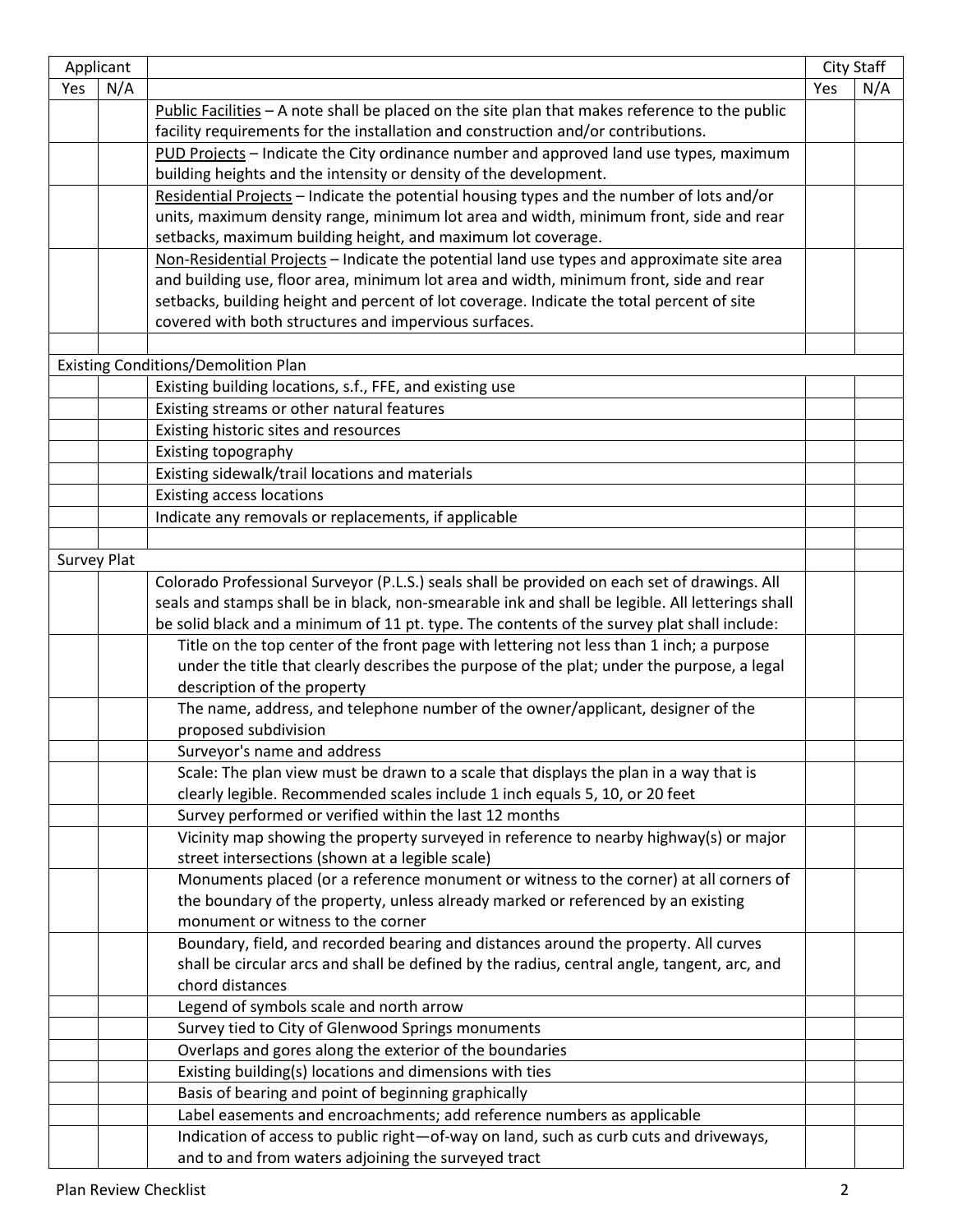|                  | Applicant |                                                                                               |     | City Staff |
|------------------|-----------|-----------------------------------------------------------------------------------------------|-----|------------|
| Yes              | N/A       |                                                                                               | Yes | N/A        |
|                  |           | Utility agreements and/or reference to associated agreements with utility providers or        |     |            |
|                  |           | ditch companies, including reception numbers                                                  |     |            |
|                  |           | Common elements, along with limited and general common elements (i.e., sidewalks,             |     |            |
|                  |           | parking, open space, etc.)                                                                    |     |            |
|                  |           | The location and boundaries of the proposed subdivision/planned development                   |     |            |
|                  |           | Any other significant manmade or natural features within or adjacent to the proposed          |     |            |
|                  |           | subdivision including raw water ditches                                                       |     |            |
|                  |           | Proposed lot lines and areas or structures reserved or dedicated for public or common         |     |            |
|                  |           | use in the proposed project                                                                   |     |            |
|                  |           | Unless already submitted as part of the approved plan set, a Final Landscaping Plan must      |     |            |
|                  |           | be submitted that includes the location, size, and type of existing vegetation and other      |     |            |
|                  |           | natural landscape features and the proposed limits of any excavation or regrading in the      |     |            |
|                  |           | proposed project, including the location of trees with a trunk diameter of six (6) inches     |     |            |
|                  |           | or more measured four and one-half $(4/$ ) feet above the ground and an indication of         |     |            |
|                  |           | which trees are proposed to be removed. Where large groves are to remain undisturbed,         |     |            |
|                  |           | single trees need not be located                                                              |     |            |
|                  |           | Site data tabulation listing acreage of land in the proposed subdivision, number, type,       |     |            |
|                  |           | and typical size of lots, structures, and/or dwelling units; ground coverage of proposed      |     |            |
|                  |           | structures and improvements, including parking areas, streets, sidewalks and open             |     |            |
|                  |           | space; and the amount of open space that is being provided                                    |     |            |
|                  |           | In the case of a division of land into condominium interests, apartments, or other multi-     |     |            |
|                  |           | family or time share dwelling units, the location of all proposed structures, parking         |     |            |
|                  |           | areas, structures, and/or areas for common use                                                |     |            |
|                  |           | A certificate by the registered land surveyor as to the accuracy of the survey and plat       |     |            |
|                  |           | and a statement that the survey was performed in accordance with Title 38, Article 51,        |     |            |
|                  |           | C.R.S. 1973, as amended from time to time                                                     |     |            |
|                  |           | A certificate showing review of the final plat by the City Engineer                           |     |            |
|                  |           | A certificate by a Corporate Title insurer that the person or persons dedicating to the       |     |            |
|                  |           | public the public right-of-way, areas, or facilities as shown thereon are the owners          |     |            |
|                  |           | thereof in fee simple, free and clear of all liens and encumbrances                           |     |            |
|                  |           | A certificate showing approval of the final plat by Community Development Director            |     |            |
|                  |           | If the subdivision was approved by ordinance, a certificate showing approval of the plat      |     |            |
|                  |           | and acceptance of dedications and easements by the City Council (when required), with         |     |            |
|                  |           | signature by the Mayor and attestation by the City Clerk                                      |     |            |
|                  |           |                                                                                               |     |            |
| <b>Utilities</b> |           |                                                                                               |     |            |
|                  |           | In order to assess the feasibility of providing utility service to any project or development |     |            |
|                  |           | and to identify the impact of any development application on the existing and planned         |     |            |
|                  |           | public utility systems, a utility plan shall be submitted when improvements involving         |     |            |
|                  |           | connections to or abandonments of utilities are proposed. The plan shall contain a note       |     |            |
|                  |           | stating: "Utilities shall comply with the City of Glenwood Springs Standards and respective   |     |            |
|                  |           | utility provider standards."                                                                  |     |            |
|                  |           | Storm sewers shall be designed in accordance with the URMP. Other utilities must be           |     |            |
|                  |           | designed in accordance with the respective utility provider standards.                        |     |            |
|                  |           | Letters must be submitted from the public or private utility companies that will service the  |     |            |
|                  |           | proposed subdivision with gas, electricity, telephones, sanitary sewer, water, and fire       |     |            |
|                  |           | protection facilities that state the aforementioned can service the proposed subdivision.     |     |            |
|                  |           | Additionally, any agreements with utility or ditch companies must be submitted.               |     |            |
|                  |           | Plans shall show:                                                                             |     |            |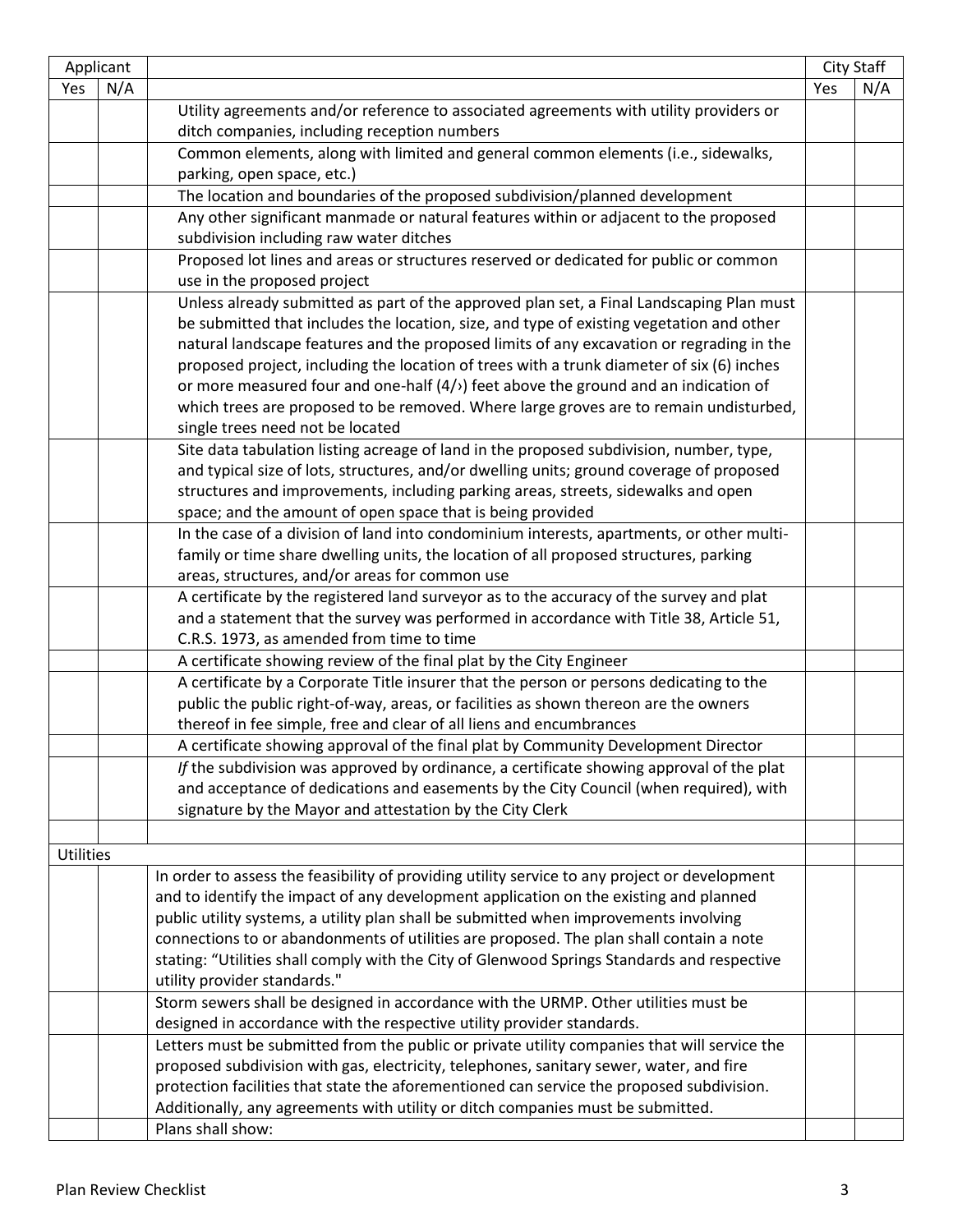| Applicant |     |                                                                                              |     | City Staff |
|-----------|-----|----------------------------------------------------------------------------------------------|-----|------------|
| Yes       | N/A |                                                                                              | Yes | N/A        |
|           |     | Easements, utility pipes, and mains shall be marked on the plans as being publicly or        |     |            |
|           |     | privately maintained so that such responsibilities are clearly defined                       |     |            |
|           |     | Existing and proposed utilities                                                              |     |            |
|           |     | All utilities shall be identified as "Right-Of-Way" or "Easement"                            |     |            |
|           |     |                                                                                              |     |            |
|           |     | <b>Construction Management Plan</b>                                                          |     |            |
|           |     | Although a complete construction mitigation plan is not required for land use, the project   |     |            |
|           |     | must identify impacts during construction. This includes duration and length of              |     |            |
|           |     | encroachments, including parking and pedestrian walkways and the duration schedule of        |     |            |
|           |     | significant noise impacts.                                                                   |     |            |
|           |     |                                                                                              |     |            |
| Site Plan |     |                                                                                              |     |            |
|           |     | The site plan view must be drawn to a scale that displays the plan in a way that is clearly  |     |            |
|           |     | legible (recommended scale is 1 inch equals 5, 10, or 20 feet)                               |     |            |
|           |     | Existing and proposed improvements and structures; including, without limitation, all        |     |            |
|           |     | grading, transportation, landscaping, City-operated and non-City-operated public utilities   |     |            |
|           |     | (including storm sewer, telephone, gas, electric, cable television, fiber optics, raw water, |     |            |
|           |     | water and sewer); floodways, floodplains, driveway locations, street lights, roadways,       |     |            |
|           |     | sidewalks, curbs, and gutters; traffic signal poles and controllers; and pavement edges,     |     |            |
|           |     | trees, and other significant features                                                        |     |            |
|           |     | Match lines that connect information from drawings                                           |     |            |
|           |     | Utility information is required according to the following (for proposed unless otherwise    |     |            |
|           |     | noted):                                                                                      |     |            |
|           |     | Pipe type, size, class and joint restraint                                                   |     |            |
|           |     | Angles at alignment changes                                                                  |     |            |
|           |     | Horizontal locations of soil borings                                                         |     |            |
|           |     | Horizontal locations of structures                                                           |     |            |
|           |     | Existing and proposed contours of at least 1-foot intervals (steep slopes may have           |     |            |
|           |     | alternate intervals as approved by the City Engineer)                                        |     |            |
|           |     | Existing and proposed storm drainage facilities and details, including storm sewers,         |     |            |
|           |     | inlets, manholes, culverts, swales, detention ponds, and drainage ways                       |     |            |
|           |     | Horizontal and vertical locations and sizing of manholes and inlets for storm drainage       |     |            |
|           |     | Horizontal and vertical location of existing and proposed drainage outfall points            |     |            |
|           |     | Profiles for gravity systems or pipes with minimum depths required                           |     |            |
|           |     | Proposed and existing transportation, along with surface improvements information;           |     |            |
|           |     | including, without limitation:                                                               |     |            |
|           |     | Survey lines and stations based on centerline or flowline stationing, cul-de-sacs,           |     |            |
|           |     | horizontal curves, and other departures from normal street cross sections                    |     |            |
|           |     | Stations and elevations of flowlines at all existing and proposed curb returns, such as      |     |            |
|           |     | horizontal points of curvature (PCs), points of tangency (PTs), and points of compound       |     |            |
|           |     | curvature (PCCs) at the high or low point on all vertical curves; at inlets (including       |     |            |
|           |     | invert); and at intervals of no more than 10 feet along the streets. For larger projects,    |     |            |
|           |     | the City may consider intervals up to 25 feet                                                |     |            |
|           |     | Curb return radii                                                                            |     |            |
|           |     | ADA ramps                                                                                    |     |            |
|           |     | Complete horizontal curve data: radius (R), delta (D), arc length (L), and tangent length    |     |            |
|           |     | (T)                                                                                          |     |            |
|           |     | All crown lines, where they depart from the normal cross sections (transitions to existing   |     |            |
|           |     | roadways), with appropriate transition starting elevation                                    |     |            |
|           |     | Centerline stations at all intersecting streets                                              |     |            |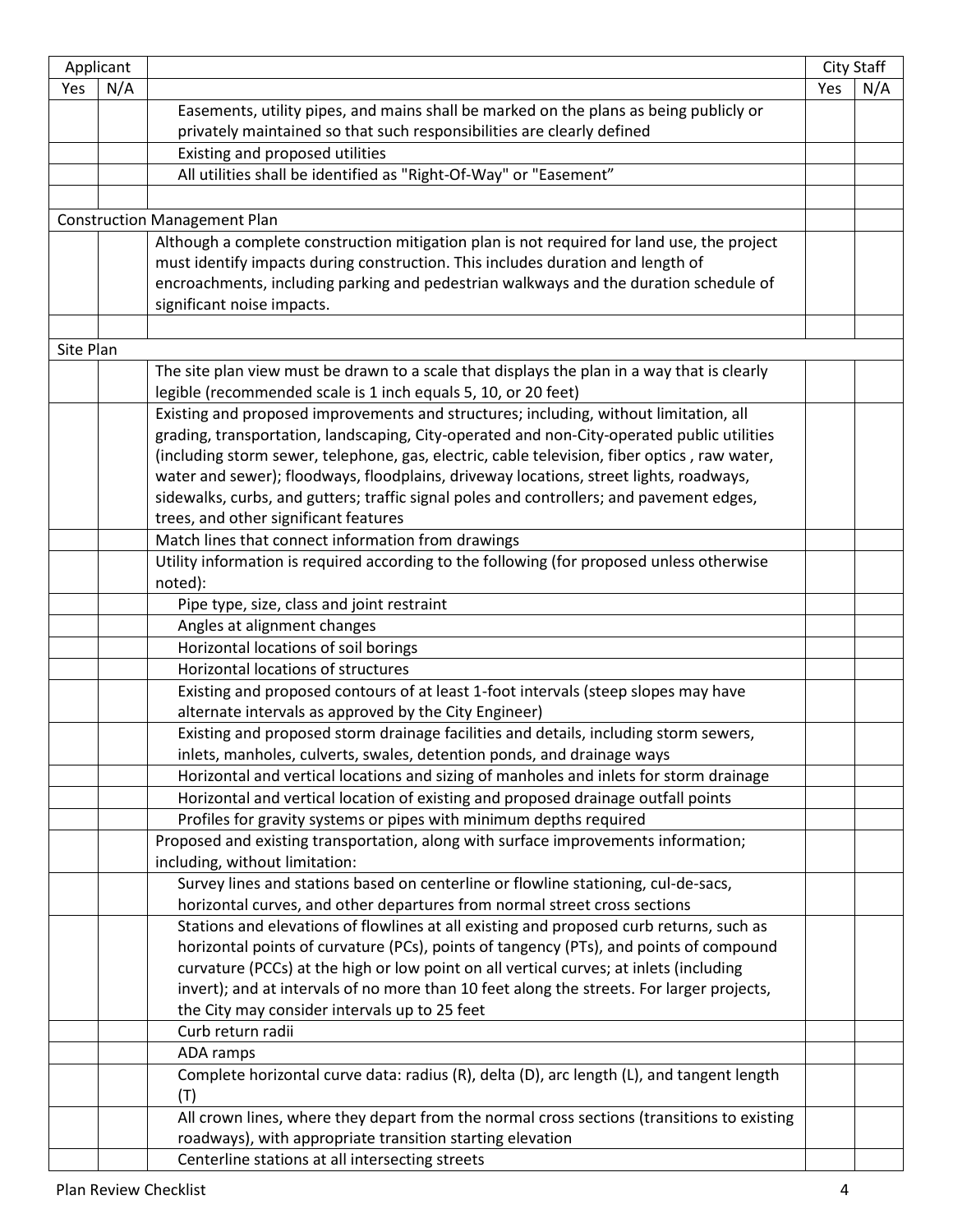|         | Applicant |                                                                                                |     | <b>City Staff</b> |
|---------|-----------|------------------------------------------------------------------------------------------------|-----|-------------------|
| Yes     | N/A       |                                                                                                | Yes | N/A               |
|         |           | Drainage facility stations, including inlets, manholes, and stormwater outfalls, as well as    |     |                   |
|         |           | directional drainage flow arrows                                                               |     |                   |
|         |           | Full width of right-of-way, intersecting roadways, street cross sections, sidewalks and        |     |                   |
|         |           | trails, existing curb cuts, and other relevant features along all roadways abutting the        |     |                   |
|         |           | project                                                                                        |     |                   |
|         |           | Permanent traffic control devices, including striping, markings, signage, and signals          |     |                   |
|         |           | Label basis of bearings                                                                        |     |                   |
|         |           | Label benchmarks                                                                               |     |                   |
|         |           | Label the property and area in acres and s.f.                                                  |     |                   |
|         |           | <b>Label Easements</b>                                                                         |     |                   |
|         |           | Indicate minimum setbacks                                                                      |     |                   |
|         |           | Indicate access locations                                                                      |     |                   |
|         |           | Show sight triangles for all access                                                            |     |                   |
|         |           | Indicate parking and quantity                                                                  |     |                   |
|         |           | Indicate accessible parking locations                                                          |     |                   |
|         |           | Indicate pavement material                                                                     |     |                   |
|         |           | Indicate bicycle Parking location and quantity, if applicable                                  |     |                   |
|         |           | Indicate loading and stacking areas, if applicable                                             |     |                   |
|         |           | Existing/Proposed buildings indicating uses and s.f.                                           |     |                   |
|         |           | Label distance from closes property line to buildings                                          |     |                   |
|         |           | Existing/proposed sidewalk/trail locations and material                                        |     |                   |
|         |           | Accessible ramps                                                                               |     |                   |
|         |           | Provide an accessible route from the public right of way (Note: 60% of all public entrances    |     |                   |
|         |           | must meet the ADA Standards 206.4.1)                                                           |     |                   |
|         |           | Location, type, materials, size, and height for all feces, retaining walls, and sound barrier  |     |                   |
|         |           | walls<br>Locations, type, material size and height for all stash enclosures                    |     |                   |
|         |           |                                                                                                |     |                   |
| Profile |           |                                                                                                |     |                   |
|         |           | The profile view is to be located directly below the plan view drawing along a matching        |     |                   |
|         |           | survey line and stationing and is to be drawn at a horizontal scale that matches the plan      |     |                   |
|         |           | view and a vertical scale of 1 inch equals 5 feet and shall contain the following information: |     |                   |
|         |           | Original and proposed ground elevations                                                        |     |                   |
|         |           | Stationing sequence, preferably left to right                                                  |     |                   |
|         |           | Elevations labeled on both left and right sides of the drawing sheet                           |     |                   |
|         |           | <b>Match lines</b>                                                                             |     |                   |
|         |           | Elevations based on centerline (if needed), flowline, or invert of pipe (Top of pipe is        |     |                   |
|         |           | acceptable only for existing utilities)                                                        |     |                   |
|         |           | Stations and elevations of existing and proposed grade breaks                                  |     |                   |
|         |           | Crossings of existing and proposed utilities                                                   |     |                   |
|         |           | Elevations of inlets, tops of curbs, flowlines, inverts, and connection locations              |     |                   |
|         |           | Interference drawings that show all crossings for proposed and existing grades                 |     |                   |
|         |           | Slopes or grades of stormwater sewers                                                          |     |                   |
|         |           | Existing and proposed finished grades over utilities                                           |     |                   |
|         |           | Street profiles, including:                                                                    |     |                   |
|         |           | Stations and elevations of existing and proposed horizontal PC, PT, PCC, and PRC               |     |                   |
|         |           | Vertical curves with VIP, VPC, VPT, high point, or low point (not middle ordinate) stations    |     |                   |
|         |           | and elevations                                                                                 |     |                   |
|         |           | Centerline stations of all intersecting streets                                                |     |                   |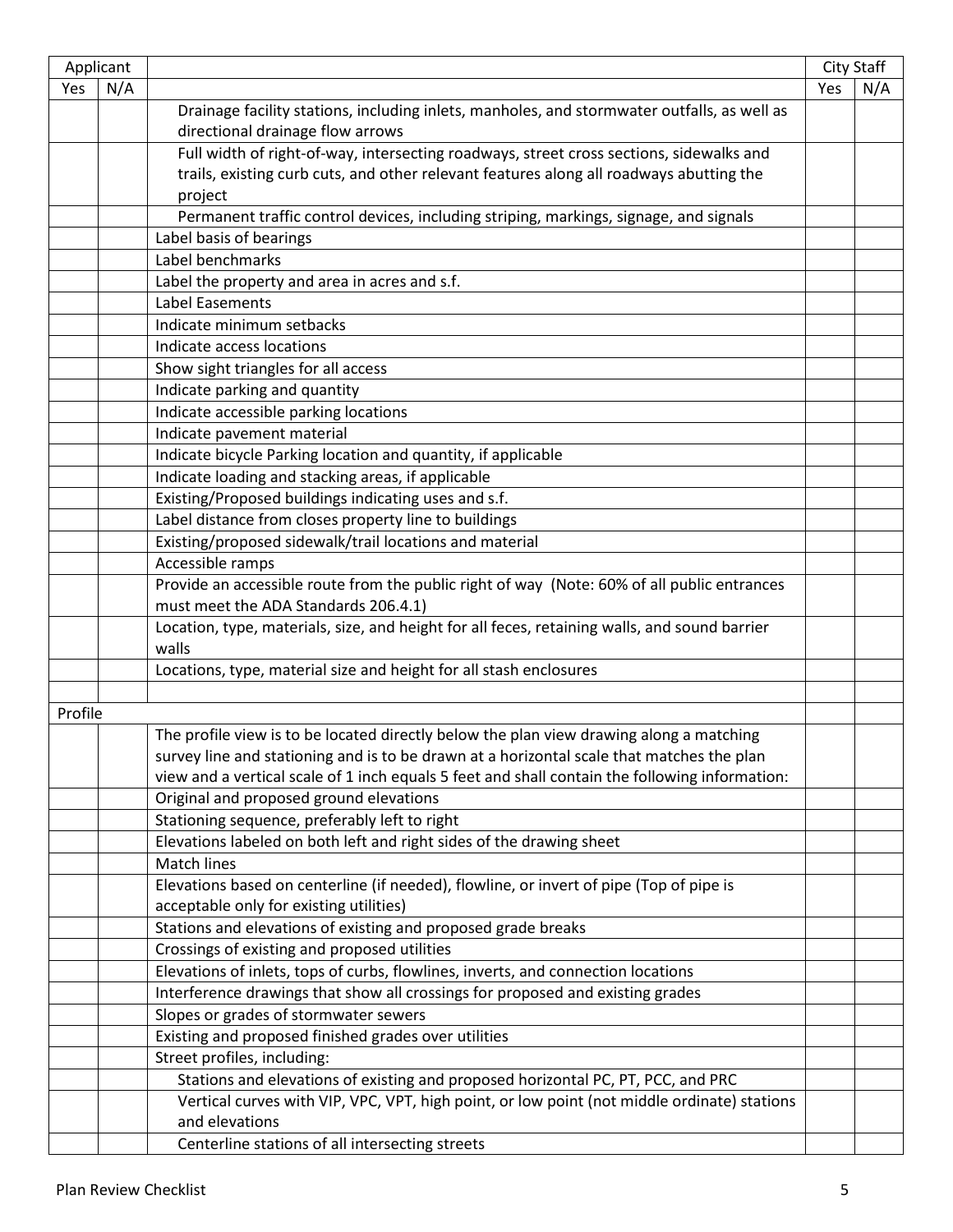| Applicant |                     |                                                                                                |     | City Staff |
|-----------|---------------------|------------------------------------------------------------------------------------------------|-----|------------|
| Yes       | N/A                 |                                                                                                | Yes | N/A        |
|           |                     | Grades for all profiles                                                                        |     |            |
|           |                     | <b>Curb flowlines</b>                                                                          |     |            |
|           |                     | Curb return profiles to ensure positive drainage at ramp locations                             |     |            |
|           |                     | Driveway profile                                                                               |     |            |
|           |                     |                                                                                                |     |            |
|           | <b>Grading Plan</b> |                                                                                                |     |            |
|           |                     | <b>Existing and Proposed Contours</b>                                                          |     |            |
|           |                     | Limits of disturbance                                                                          |     |            |
|           |                     | Flow directions with arrows                                                                    |     |            |
|           |                     | Cut and Fill slopes not to exceed 2:1, unless otherwise specified by the geotechnical report   |     |            |
|           |                     | <b>Retaining Wall Details</b>                                                                  |     |            |
|           |                     | <b>Finished Floor Elevations</b>                                                               |     |            |
|           |                     | Provide and label all drainage easements for public storm drainage facilities located on       |     |            |
|           |                     | private property                                                                               |     |            |
|           |                     | Label all existing and proposed storm sewer pipes and structures and include their size, type  |     |            |
|           |                     | and material and designate whether the system is private or public.                            |     |            |
|           |                     | Geologic Hazards Disclosure: "This property is subject to the findings summary and             |     |            |
|           |                     | conclusions of a Geologic Hazards Report prepared by ___________ dated ________, which         |     |            |
|           |                     | identified the following specific geologic hazard/s on the property: __________________.       |     |            |
|           |                     | A copy of said report has been placed within file # _______ or within the subdivision file     |     |            |
|           |                     | of the City of Glenwood Springs Community Development/Engineering?.                            |     |            |
|           |                     | Contact the Community Development/Engineering? Office at 101 W. 8 <sup>th</sup> St. Glenwood   |     |            |
|           |                     | Springs, Colorado, if you would like to view said report."                                     |     |            |
|           |                     | Type, location and extent of drainage facilities and permanent stormwater best                 |     |            |
|           |                     | management practices. Label these as private or public (on a separate sheet if necessary)      |     |            |
|           |                     |                                                                                                |     |            |
|           |                     | <b>Cross-Sectional Drawings</b>                                                                |     |            |
|           |                     | Cross-sectional drawings are required with all construction plans that include varying or      |     |            |
|           |                     | transitional features, such as street sections, fill slopes, and drainage channels. Cross-     |     |            |
|           |                     | sectional drawings reflect dimensions, elevations, stationing, and any other detailed          |     |            |
|           |                     | information necessary to ensure accurate construction, including:                              |     |            |
|           |                     | Cross sections through curb and gutter at 10-foot intervals                                    |     |            |
|           |                     | Cross sections through alleys at 10-foot intervals and at the centerline of each drive         |     |            |
|           |                     | entrance and/or pedestrian access                                                              |     |            |
|           |                     |                                                                                                |     |            |
| Hazards   |                     |                                                                                                |     |            |
|           |                     | All projects shall be evaluated for all hazards that may pose a threat to public safety or the |     |            |
|           |                     | natural environment. This includes the designation of all areas that constitute natural        |     |            |
|           |                     | hazard areas, including but not limited to snowslides, avalanches, mudslides, and/or           |     |            |
|           |                     | rockslides                                                                                     |     |            |
|           |                     |                                                                                                |     |            |
|           |                     |                                                                                                |     |            |
|           | Transportation      |                                                                                                |     |            |
|           |                     | The following information is required in order to adequately describe the transportation       |     |            |
|           |                     | infrastructure associated with the project:                                                    |     |            |
|           |                     | Proposed sidewalks or pedestrian access and circulation                                        |     |            |
|           |                     | All existing and proposed streets and alleys, including widths, centerline of roadway          |     |            |
|           |                     | pavement (if project impacts centerline of street), and road right-of-way (including curve     |     |            |
|           |                     | data)                                                                                          |     |            |
|           |                     |                                                                                                |     |            |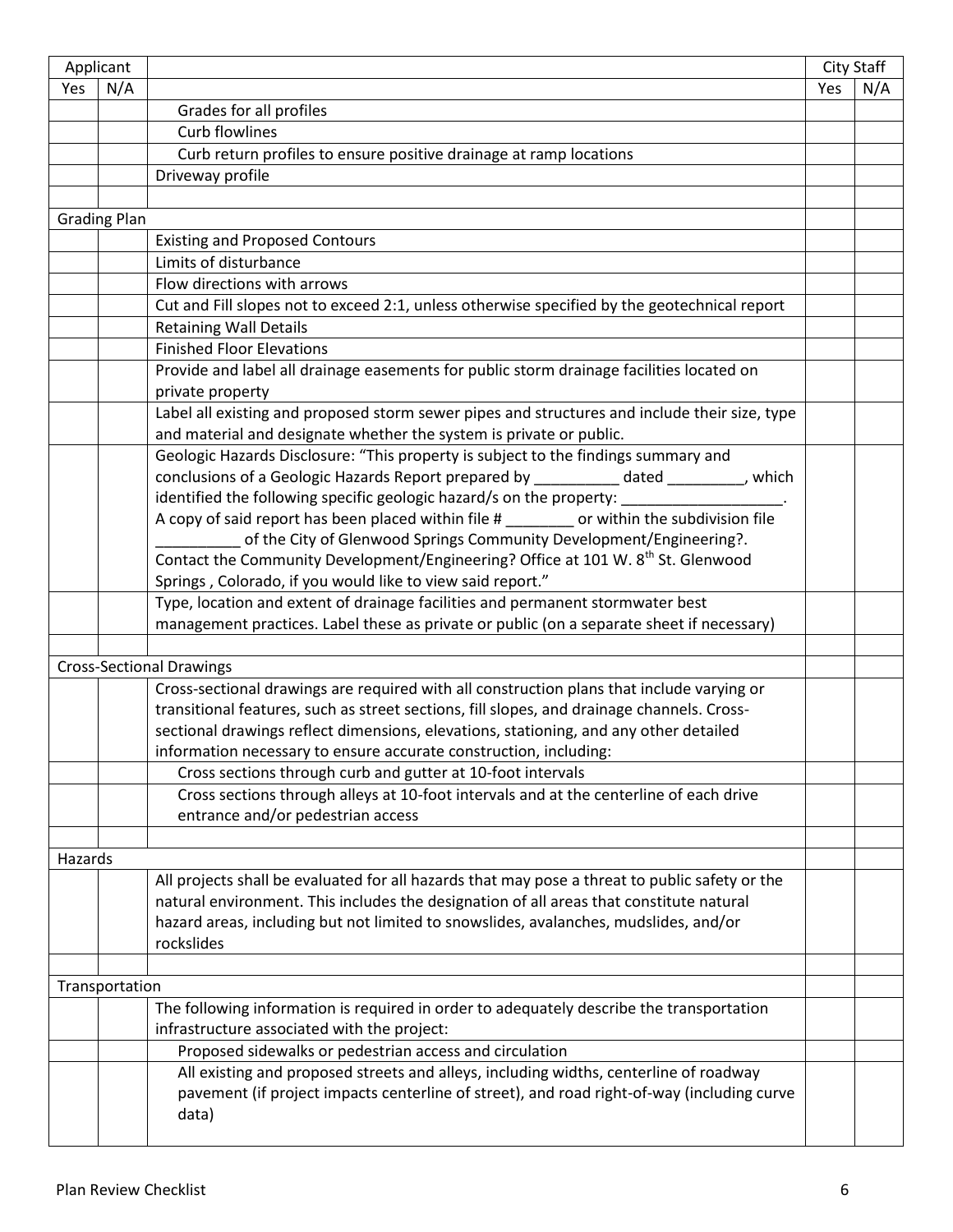| Applicant |     |                                                                                         |     | <b>City Staff</b> |
|-----------|-----|-----------------------------------------------------------------------------------------|-----|-------------------|
| Yes       | N/A |                                                                                         | Yes | N/A               |
|           |     | All existing and proposed streets shall be marked on the plans as being publicly or     |     |                   |
|           |     | privately maintained so that such responsibilities are clearly defined                  |     |                   |
|           |     | Access for the project shall be clearly marked                                          |     |                   |
|           |     | All proposed dedications of streets, easements, and alleys shall be identified as "ROW" |     |                   |
|           |     | or "Easement"                                                                           |     |                   |
|           |     | Signing and striping plan                                                               |     |                   |
|           |     |                                                                                         |     |                   |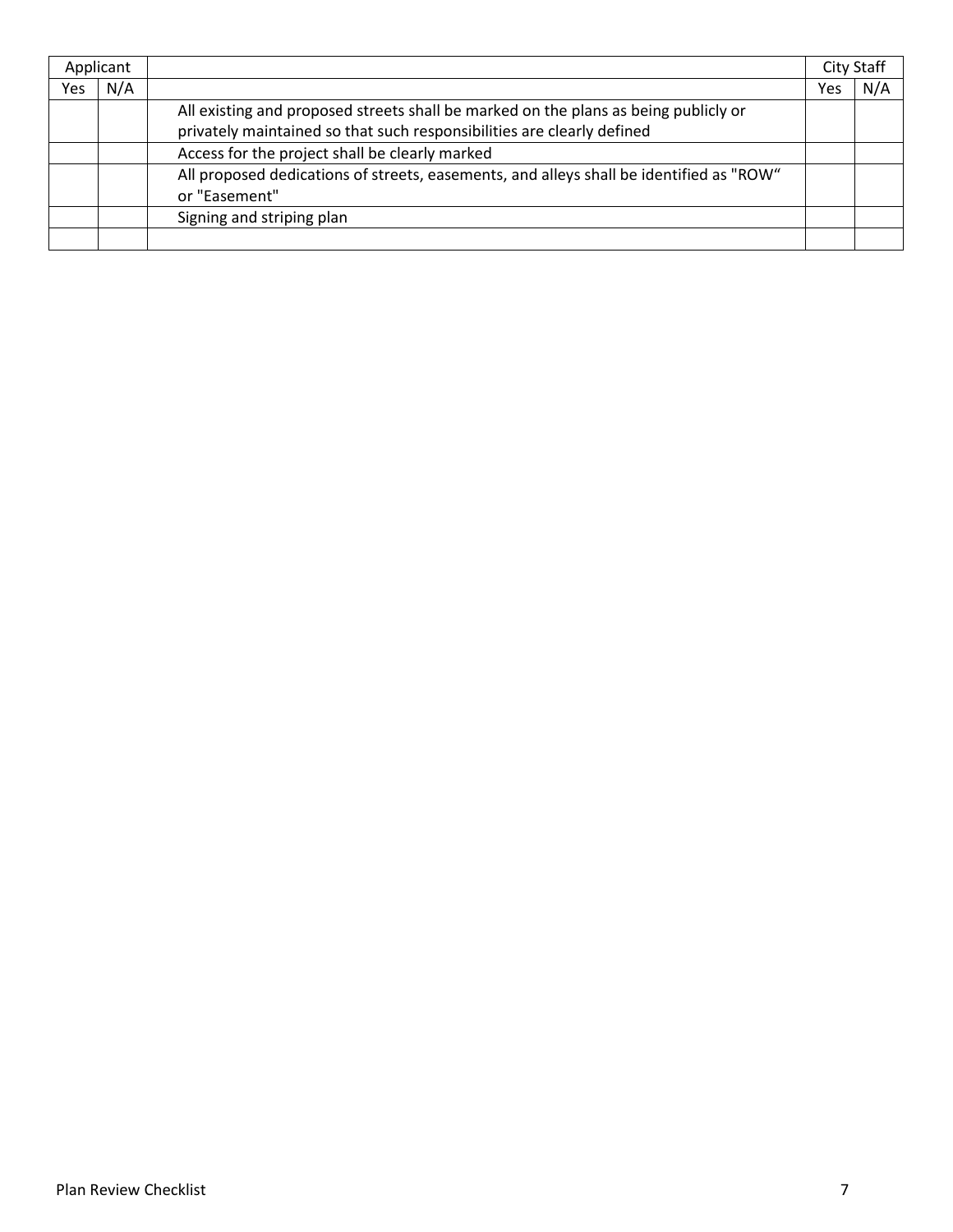

# **EASEMENT FORM**

The Grantor(s), The Grantor(s), For and in consideration of the sum of One Dollar (\$1.00) cash in hand paid, receipt whereof is hereby acknowledged, and other benefits, the Grantor(s) has this day sold and by these presents grants and conveys to the CITY OF GLENWOOD SPRINGS, a municipal corporation, (referred to herein as the "City") a permanent easement and right of

way for underground utilities (sewer, storm, electric, broad band and water), including the right to construct, maintain and relocate thereon said utilities over and along the full width and length of the premises situated in Garfield County, Colorado, subject to conditions contained herein and described as follows:

The City shall, upon completion of said facilities, restore the premises of the Grantor(s), which is disturbed by the City, to as good condition as it was in prior to any such construction of facilities.

| Grantor                                                                                            | Date | Grantor | Date                                |
|----------------------------------------------------------------------------------------------------|------|---------|-------------------------------------|
|                                                                                                    |      |         |                                     |
| STATE OF COLORADO                                                                                  |      |         |                                     |
| ss. County of Garfield                                                                             |      |         |                                     |
| On this date, before me the undersigned Notary Public in and for the State of Colorado, personally |      |         |                                     |
| appeared                                                                                           |      |         | to me known to be the individual(s) |
| who executed the foregoing Easement and acknowledged to me that they signed the same for the       |      |         |                                     |

uses and contents therein mentioned.

DATED this  $\_\_\_\_\_\_\$  day of  $\_\_\_\_\_\_\_\_\_\_\_\_\,$ , 20  $\_\_\_\_\.\$ 

NOTARY PUBLIC for Colorado, residing at My commission expires: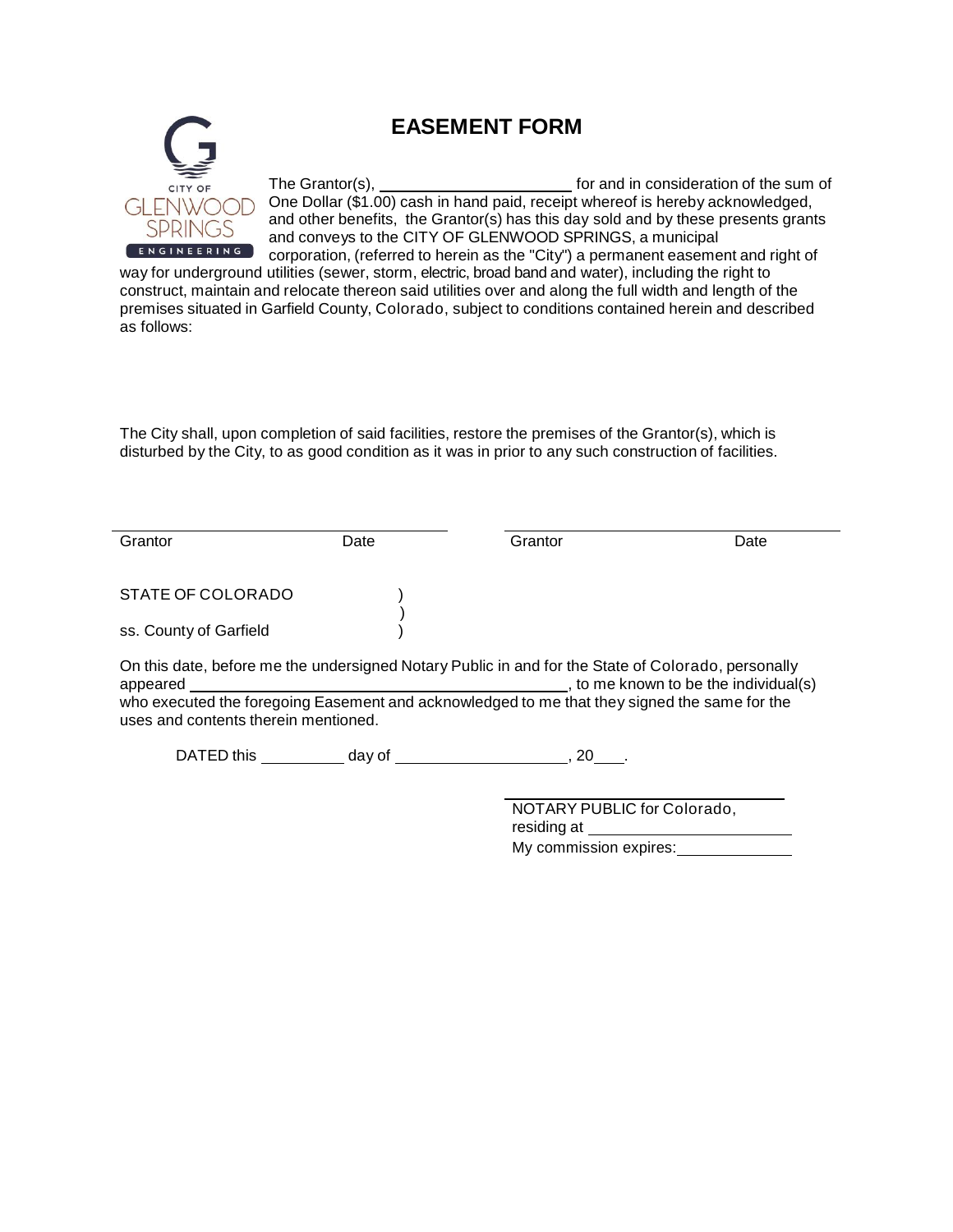

# **CONVEYANCE OF PUBLIC FACILITIES to the CITY OF GLENWOOD SPRINGS**

FOR VALUABLE CONSIDERATION, receipt of which is hereby acknowledged, hereby grants, bargains, sells, and conveys to the CITY OF GLENWOOD SPRINGS the following described property located in GARFIELD COUNTY, COLORADO: All of the sewer, streets, alleys, storm drains, and/or water systems heretofore constructed to serve the plat or development of

as recorded in Vol. **Fage** of Plats, records of Garfield County, Colorado. The sewer, storm drain, and/or water systems are more specifically described as follows:

| <b>PIPE</b><br><b>SIZE</b> | <b>LENGTH</b> | <b>MATERIAL</b> | ON OR IN | <b>FROM</b> | <b>TO</b> | <b>VALUE</b>  |
|----------------------------|---------------|-----------------|----------|-------------|-----------|---------------|
|                            |               |                 |          |             |           |               |
|                            |               |                 |          |             |           | \$            |
|                            |               |                 |          |             |           | \$            |
|                            |               |                 |          |             |           | \$            |
|                            |               |                 |          |             |           | \$            |
|                            |               |                 |          |             |           | $\frac{1}{2}$ |
| <b>STREETS</b>             |               |                 |          |             |           |               |
|                            |               |                 |          |             |           | \$            |
|                            |               |                 |          |             |           | \$            |
|                            |               |                 |          |             |           | \$            |
|                            |               |                 |          |             |           | \$            |

Including manholes, tees, wyes, valves, hydrants, blowoffs, detention\retention facilities, pipelines, waterlines, streets, alleys, and other appurtenances, all within public right-of-way and/or easements. As builts of system must be provided.

In making the conveyance, the undersigned warrants to the CITY OF GLENWOOD SPRINGS that all claims for labor materials, or taxes, and other indebtedness that might be a lien against said public facilities, have been paid, and further guarantees to the CITY OF GLENWOOD SPRINGS for the period of twenty four (24) months from the date of this instrument, that the said public facilities be free of defects in labor and materials.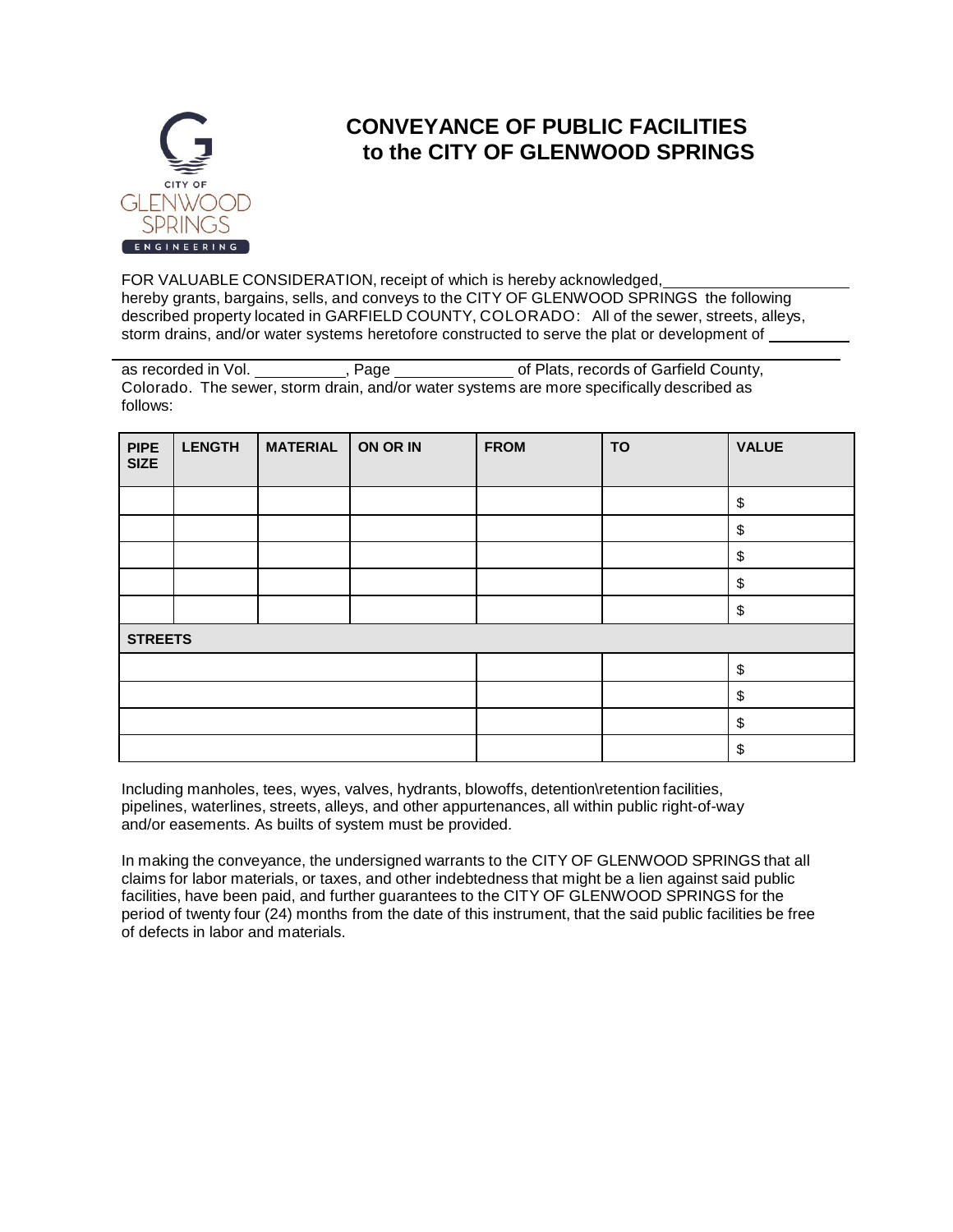The undersigned further warrants to the CITY OF GLENWOOD SPRINGS that he/she/they own said public facilities free and clear of all encumbrances, and has/have full right, title, and right to dispose of same.

| GRANTOR(S)                                                                                            | <u> 1980 - Johann Barn, mars ann an t-Amhain Aonaich an t-Aonaich an t-Aonaich ann an t-Aonaich ann an t-Aonaich</u> |                         |
|-------------------------------------------------------------------------------------------------------|----------------------------------------------------------------------------------------------------------------------|-------------------------|
|                                                                                                       | <u> 1989 - Johann Stone, Amerikaansk politiker (</u>                                                                 |                         |
|                                                                                                       |                                                                                                                      |                         |
| STATE OF COLORADO)                                                                                    |                                                                                                                      |                         |
| SS: COUNTY OF GARFIELD )                                                                              |                                                                                                                      |                         |
| I certify that I know or have satisfactory evidence that _______________________                      |                                                                                                                      |                         |
| on oath stated that he/she/they was/were authorized to execute the instrument, and acknowledged it to |                                                                                                                      | signed this instrument, |
|                                                                                                       |                                                                                                                      | for the uses            |
| and purposes mentioned in this instrument.                                                            |                                                                                                                      |                         |
| SUBSCRIBED AND SWORN to before me this ______day of _____________________________, 20                 |                                                                                                                      |                         |
|                                                                                                       | NOTARY PUBLIC in and for the                                                                                         |                         |
|                                                                                                       | State of Colorado, residing at                                                                                       |                         |

My appointment expires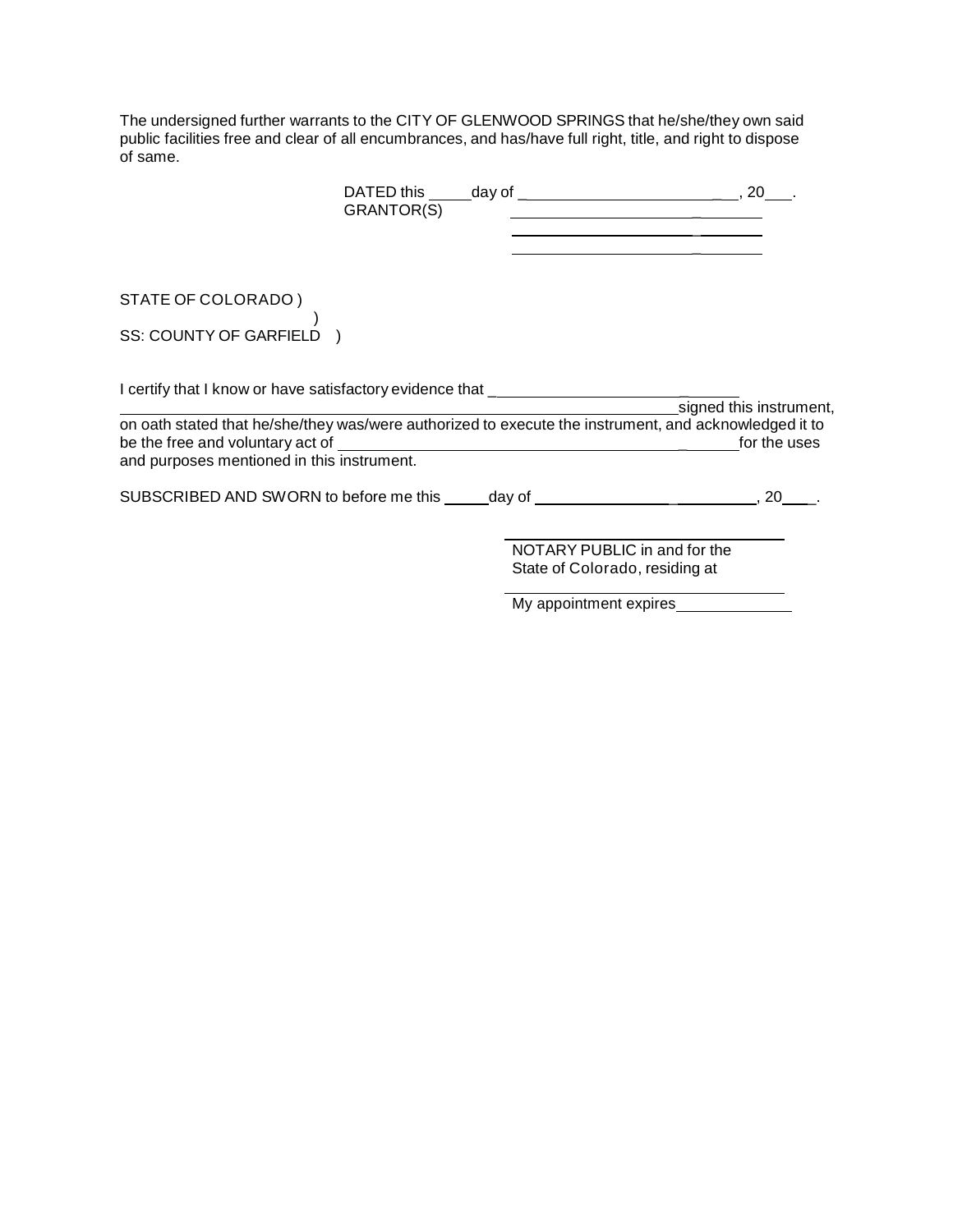

# **PUBLIC FACILITIES MAINTENANCE BOND**

KNOW ALL MEN BY THESE PRESENTS: That  $\sim$ , as Principal, and corporation organized and existing under and by virtue of the laws of the State of Colorado and authorized to do the business of surety in the State of Colorado under the laws thereof, as Surety, are held and firmly bound unto the CITY OF GLENWOOD SPRINGS in the full and just sum of  $\overline{\phantom{a}}$ Dollars,

lawful money of the United States of America, for the payment of which sum, well and truly to be made, we hereby bind ourselves, our and each of our heirs, executors, administrators, successors, and assigns, jointly and severally, firmly by these presents.

THE CONDITION OF THE ABOVE OBLIGATION IS SUCH, that WHEREAS, the above- named principal(s) is/are about to file a plat named \_\_\_\_\_\_\_\_\_\_\_\_\_\_\_\_\_\_\_\_\_\_\_\_\_\_\_\_\_\_\_\_\_, located in Section , Township \_\_\_\_\_\_\_\_\_\_\_North, Range \_\_\_\_\_\_\_\_West of W.M.[or, if applicable: Block(s) \_\_\_\_\_\_\_\_\_\_\_\_\_\_\_\_\_\_\_\_\_\_\_\_of the City of Glenwood Springs, Garfield County, Colorado, and in the judgment of the Director of Public Works are required to file a bond in the sum abovenamed, conditioned that the Principal(s) will warrant the performance and guarantee workmanship and materials used in the construction of streets, alleys, storm drainage systems, sewer lines, manholes, and side sewers, and water mains, valves, hydrants, and appurtenances, by making repairs, correcting deficiencies, and performing emergency maintenance on such public facilities for a period of not less than twelve (12) months from the date of connection to public system. Principal(s) further agree(s) to promptly reimburse the City of Glenwood Springs for all emergency repairs and/or maintenance necessary, to preserve and maintain public safety and welfare. All necessary repairs shall be performed by the Principal(s) on receipt of seven (7) days' written notice from the Director of Public Works directing the performance of such work. At the end of the twelve (12) month period of maintenance by the Principal(s), the Director of Public Works will, upon request by the Principal(s), inspect subject public facilities and, if in condition satisfactory to the said Director of Public Works, then this obligation shall be void; otherwise to remain in full force and effect.

IN WITNESS WHEREOF, the Seal and signature of said Principal(s) is/are hereto affixed and attested to by its duly authorized Attorney-in-Fact and Agent at \_

this day of this case of the contract of the contract of the contract of the contract of the contract of the contract of the contract of the contract of the contract of the contract of the contract of the contract of the c

Principal

 $By:$ 

Surety

By: